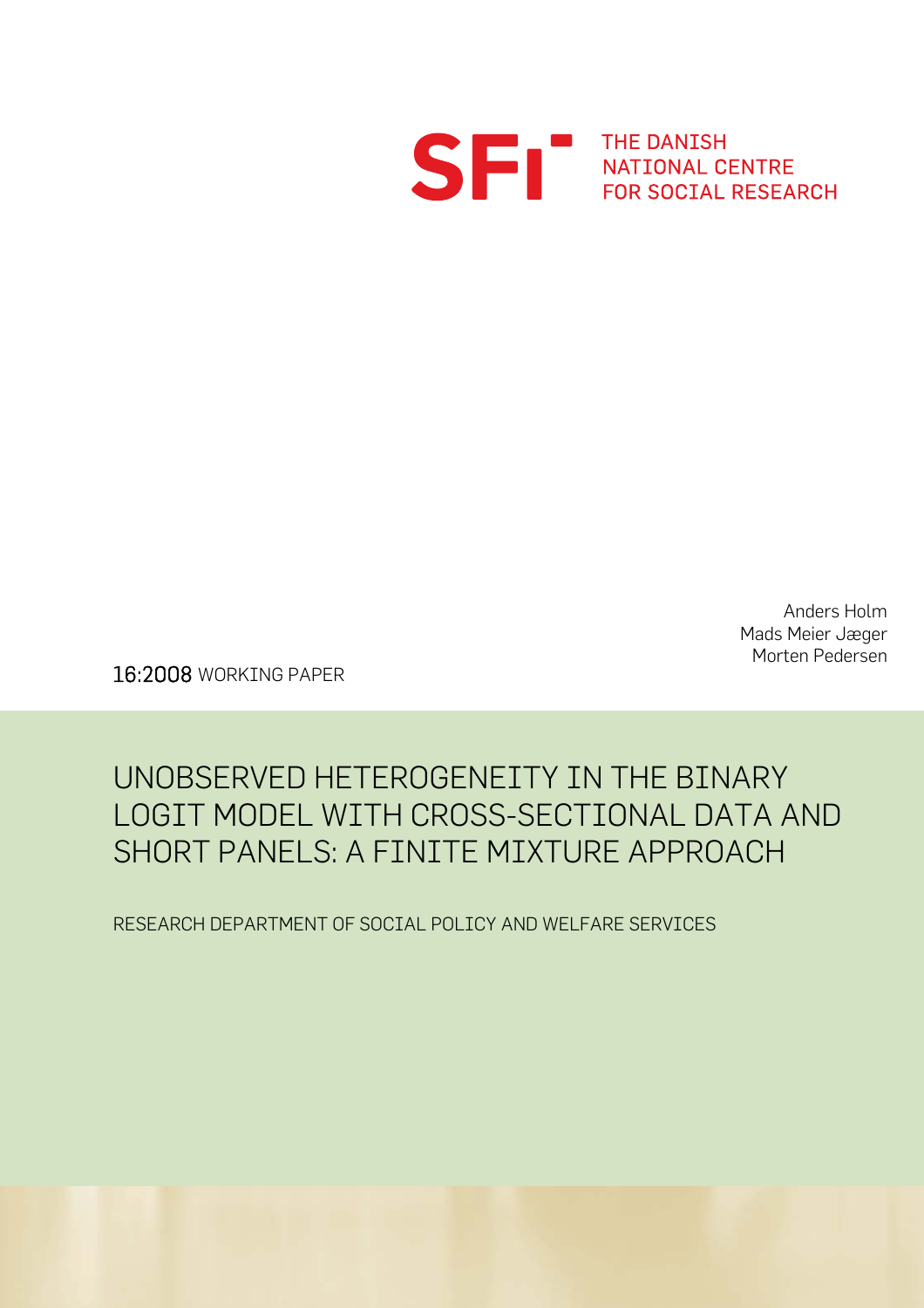# UNOBSERVED HETEROGENEITY IN THE BINARY LOGIT MODEL WITH CROSS-SECTIONAL DATA AND SHORT PANELS A Finite Mixture Approach

Anders Holm Mads Meier Jæger Morten Pedersen

Social Policy and Welfare Services Working Paper 16:2008

The Working Paper Series of The Danish National Centre for Social Research contain interim results of research and preparatory studies. The Working Paper Series provide a basis for professional discussion as part of the research process. Readers should note that results and interpretations in the final report or article may differ from the present Working Paper. All rights reserved. Short sections of text, not to exceed two paragraphs, may be quoted without explicit permission provided that full credit, including ©-notice, is given to the source.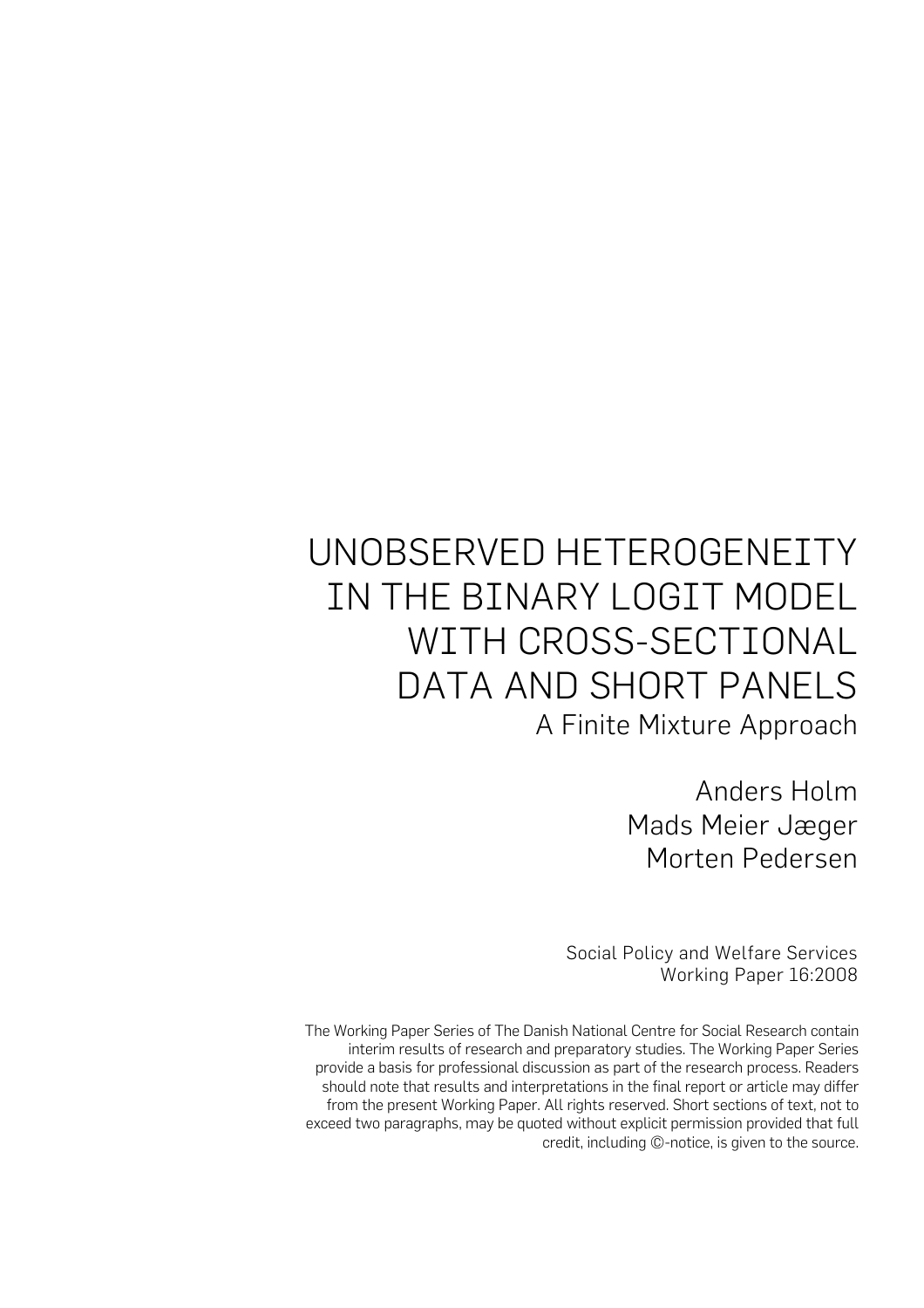# **Unobserved Heterogeneity in the Binary Logit Model with Cross-Sectional Data and Short Panels: A Finite Mixture Approach**

Anders Holm\*, Mads Meier Jæger\*\*, and Morten Pedersen\*\*\*

November 2008

This paper proposes a new approach to dealing with unobserved heterogeneity in applied research using the binary logit model with cross-sectional data and short panels. Unobserved heterogeneity is particularly important in non-linear regression models such as the binary logit model because, unlike in linear regression models, estimates of the effects of observed independent variables are biased *even* when omitted independent variables are uncorrelated with the observed independent variables. We propose an extension of the binary logit model based on a finite mixture approach in which we conceptualize the unobserved heterogeneity via latent classes. Simulation results show that our approach leads to considerably less bias in the estimated effects of the independent variables than the standard logit model. Furthermore, because identification of the unobserved heterogeneity is weak when the researcher has cross-sectional rather than panel data, we propose a simple approach that fixes latent class weights and improves identification and estimation. Finally, we illustrate the applicability of our new approach using Canadian survey data on public support for redistribution.

\* Department of Sociology, University of Copenhagen, Øster Farimagsgade 5, Building 16, DK-1014 Copenhagen K, Phone +45 3532 3236, e-mail:  $ah@soc.ku.dk$ ,

\*\* The Danish National Centre for Social Research, Herluf Trolles Gade 11, DK-1052 Copenhagen K, Phone +45 33 48 08 77, e-mail:  $mads@sfi.dk$ ,

\*\*\* Department of Sociology, University of Copenhagen.

Keywords: binary logit model, unobserved heterogeneity, latent classes, simulation.

Word count: 6,164.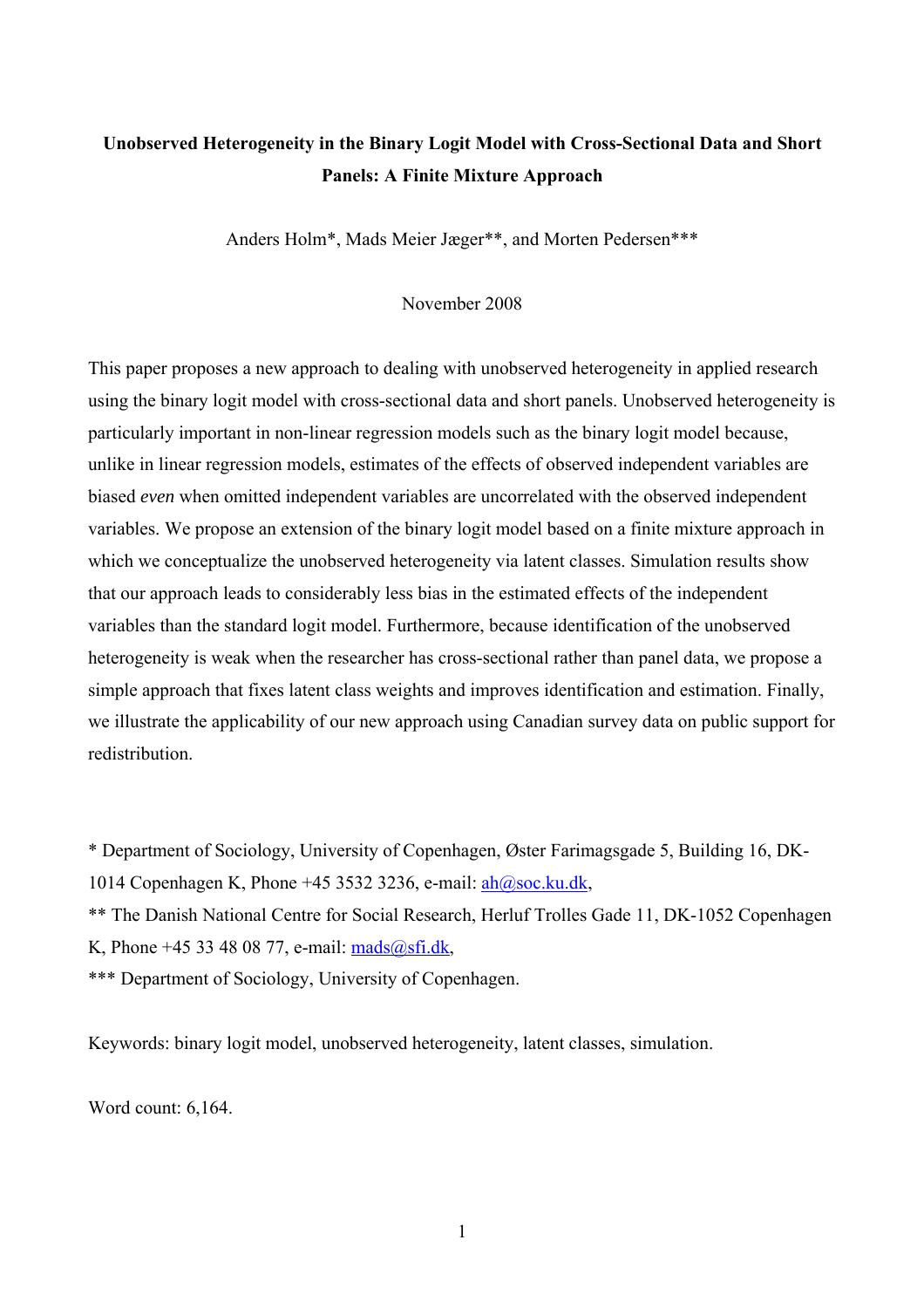#### **1. Introduction**

Many outcome variables in quantitative political and social science research represent binary events. Individuals may vote or not vote; local governments may decide to outsource or not to outsource services; and voters may agree or not agree with a specific political statement. Researchers interested in estimating the probability that the event under study occurs typically employ binary choice models such as the binary logit or probit regression models.

Despite their popularity this type of non-linear regression models poses a special set of challenges to researchers. One of the most important challenges is bias from *unobserved heterogeneity*. Estimates of the effect of independent variables on the binary outcome will be biased if the researcher does not observe all the relevant independent variables that affect the outcome (Wooldridge 2002). Bias from unobserved heterogeneity is particularly important in non-linear regression models because, unlike linear regression models, estimates of the effect of independent variables will be biased *even* if the unobserved heterogeneity is not correlated with the observed independent variables (Bretagnolle and Huber-Carol 1988; Abramson et al. 2000; Ejrnæs and Holm 2006).

Unobserved heterogeneity can be dealt with in a number of ways. If the researcher has panel data with repeated observations on the binary outcome of interest, unobserved heterogeneity is typically dealt with either by conditioning on the unobserved heterogeneity through random effects or by transforming the data to eliminate individual-specific fixed effects (see Halaby 2004). These methods reduce the potential parameter bias from unobserved heterogeneity. However, in many cases the researcher does not have panel data and relies on cross-sectional data with only one record for each observational unit. Alternatively, the researcher might have a short panel with only two records per observational unit. In these scenarios it is difficult to deal effectively with potential bias from unobserved heterogeneity because there is only little information in the data that allows the researcher to identify and correct for the unobserved heterogeneity.

This paper proposes a new approach to dealing with unobserved heterogeneity in the binary logit model with cross-sectional data and short panels. Our approach is designed to reduce bias from unobserved heterogeneity in applied research and builds on a finite mixture binary logit (FMBL) framework in which we approximate the unobserved heterogeneity component non-parametrically

2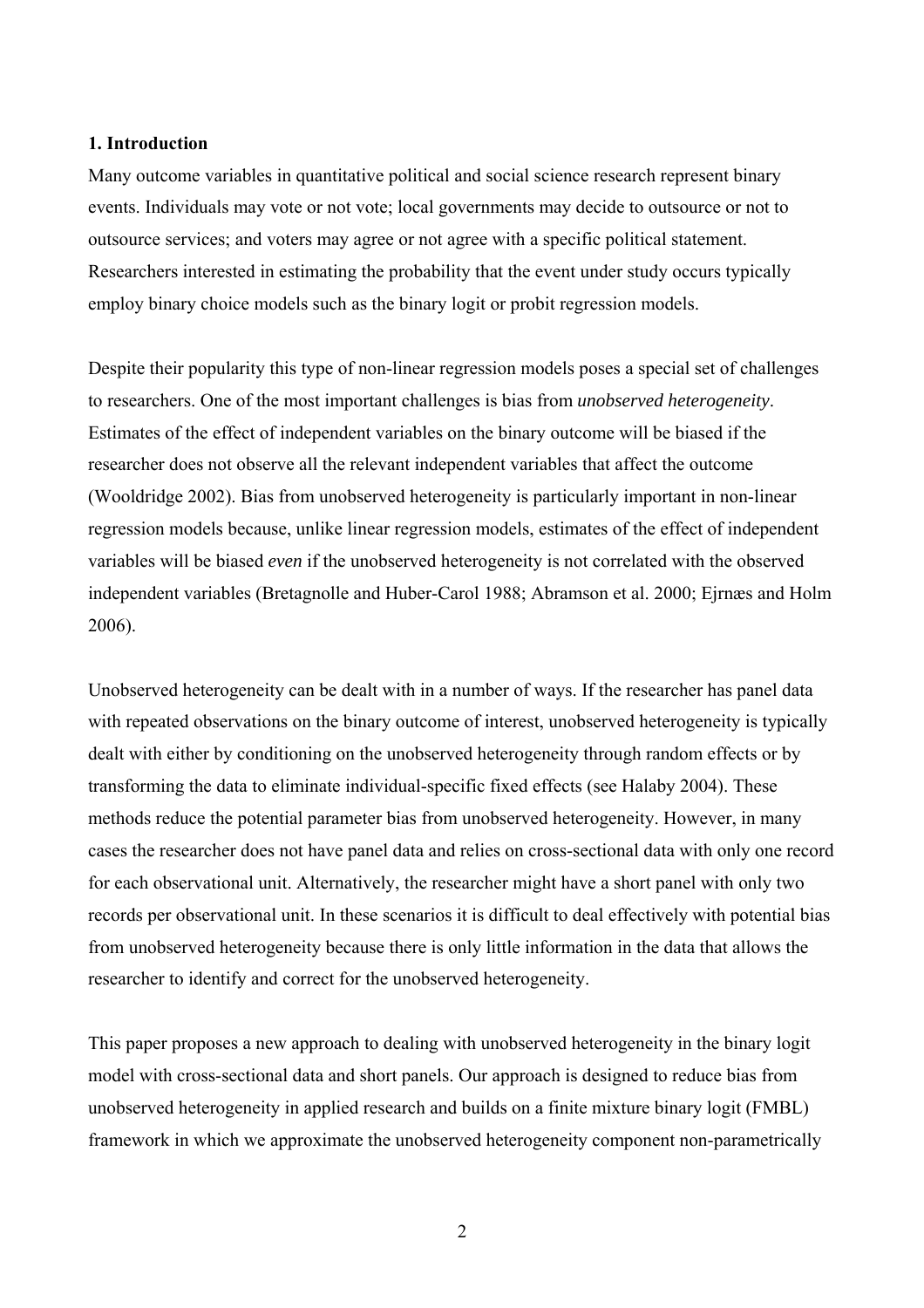via latent classes. The latent classes capture latent sub groups in data that differ with regard to experiencing the binary outcome (see Goodman 1974; McCutcheon 1987). By conditioning on the latent classes in the FMBL model, we control for the unobserved heterogeneity and reduce bias in the parameter estimates of the effects of the observed independent variables. Evidence from most applied research suggests that only a small number of latent class is required to capture the unobserved heterogeneity (e.g., Heckman and Singer 1984; Davies 1993; Holm 2002).

The major challenge we face is to control adequately for unobserved heterogeneity when the data is not very informative about the unobserved heterogeneity. This is especially the case when we have only cross-sectional data or short panels. We argue that our FMBL approach is preferable to the standard binary logit model in terms of reducing bias in the effects of observed independent variables even when the unobserved heterogeneity is weakly identified. Consequently, even when identification is weak our approach is better than not addressing unobserved heterogeneity. Furthermore, we propose a simple method for improving identification which fixes the weight of one or more latent class in the FMBL model. This method makes the FMBL model easier to estimate, and we show that fixing a latent class weight has only a neglible impact on the other parameters in the model. Finally, we argue that instead of fixing the latent class weight at an arbitrary value one can use an automated grid search to find the optimal weight. This model, which we label the Finite Mixture Binary Logit model with Fixed Weights (FMBLfw), performs well in simulations and could be a feasible alternative to the standard binary logit model when the researcher has only cross-sectional data.

We run a series of simulations to evaluate the performance of our FMBL approach relative to the standard binary logit model. We find that estimates of the effects of observed independent variables are considerably less biased in the FMBL model than in the standard binary logit model. This turns out also to be the case when we fix a latent class weights at a pre-defined value. Our simulations suggest that in the FMBL model the latent classes capture some of the unobserved heterogeneity in the data and, in doing so they reduce bias in the effects of the observed independent variables. This result has implications for applied research since, by using a relatively simple method, it is possible to estimate an extended version of the binary logit model which is more robust to unobserved heterogeneity than the standard logit model. Furthermore, we illustrate the applicability of the FMBL model using data on public support for redistributive policies in Canada.

3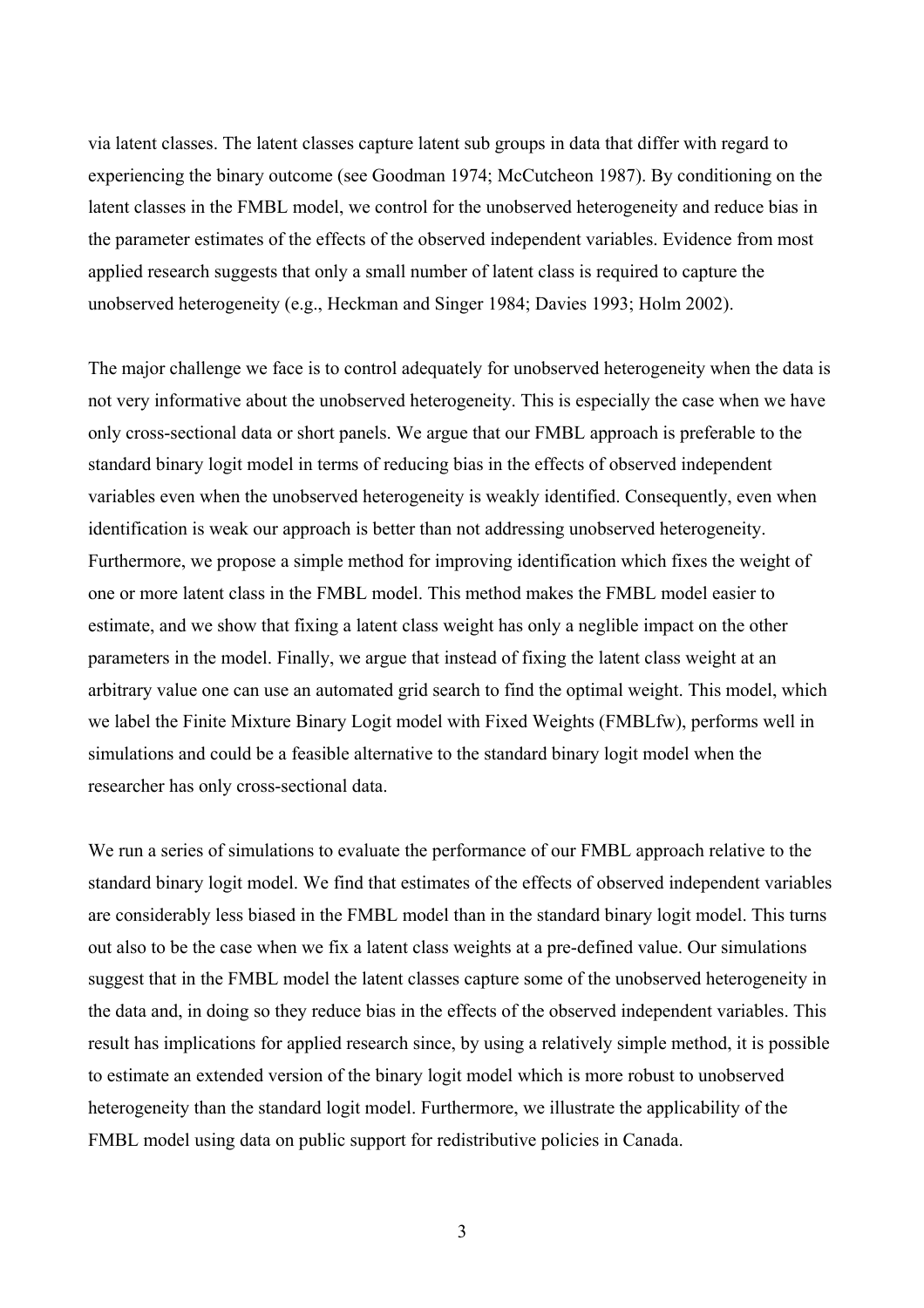To maintain expositional clarity the paper focuses on the logit model with only a binary outcome variable. However, our approach easily generalizes to more complex situations, for example multinomial models (e.g., Jæger and Holm 2007) or duration models (e.g., Vermunt 1997; Bearse et al. 2007). Recent research suggests that identification problems may be less severe in these situations because multinomial and duration models have more information in the dependent variables. Consequently, it is likely that our suggested approach will be at least as useful in these cases.

The paper proceeds as follows. Section 2 describes the finite mixture binary logit (FMBL) framework, bias in the standard binary logit model and identification of the FMBL with crosssectional and panel data. Section 3 reports results from a simulation study which, first, illustrates bias in the standard binary logit model, second, highlights identification problems in the FMBL model and, third, shows why fixing a particular parameter in the FMBL may improve identification. In section 4 we use Canadian panel data on public support for redistribution to illustrate the applicability of our approach. Section 5 concludes.

# **2. Statistical Framework**

#### *2.1 The Finite Mixture Binary Logit Model*

This section presents the idea behind the finite mixture binary logit (FMBL) model and compares this model to the standard binary logit model. The section also explains how the FMBL captures unobserved heterogeneity.

The FMBL model can be seen as an extension of the standard binary logit model which also includes a latent class model that captures the effect of unobserved variables on the binary outcome variable. The outcome variable is *Y* and takes the values  $y = 0$  and  $y = 1$ . We formulate the FMBL model with  $J$  ( $j = 1,...,J$ ) latent classes as

$$
P(Y=1 \mid \mathbf{x}) = \sum_{j=1}^{j=J} P(Y=1 \mid \mathbf{x}, \Xi = \varepsilon_j) P(\Xi = \varepsilon_j) = \sum_{j=1}^{j=J} \frac{\exp(\alpha + \beta \mathbf{x} + \varepsilon_j) P(\Xi = \varepsilon_j)}{1 + \exp(\alpha + \beta \mathbf{x} + \varepsilon_j)}, \quad (1)
$$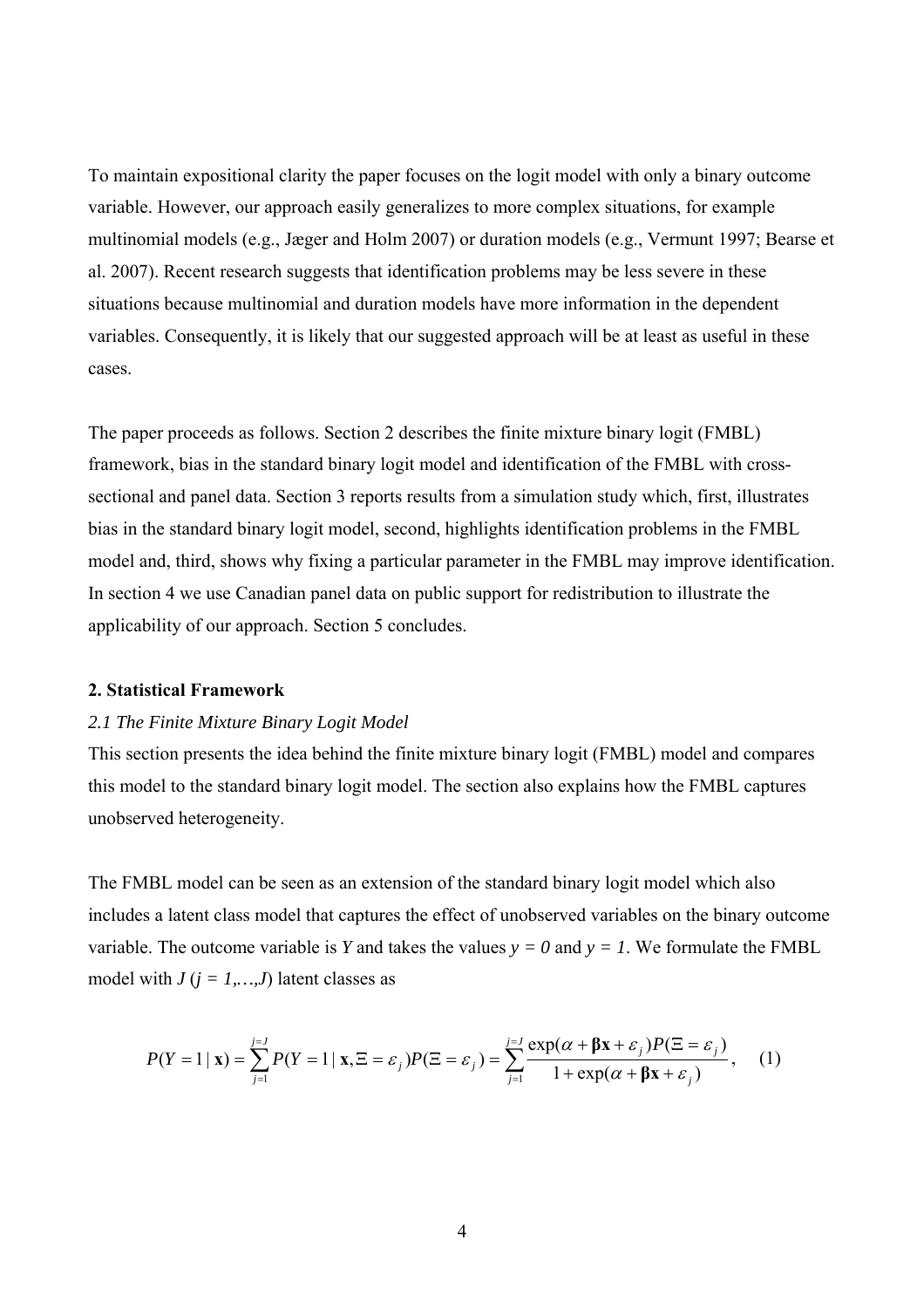where  $\alpha$  is a constant term, x is a vector of independent variables,  $\beta$  is a corresponding row vector of regression coefficients,  $\varepsilon_j$  is the effect of the *j*'th latent class on the probability of observing  $Y =$ *1*, and  $P(\Xi = \varepsilon_i)$  is the proportion of the population that belongs to the *j*'th latent class. The model parameters to be estimated are  $\alpha$ ,  $\beta$ ,  $\varepsilon$ <sub>i</sub>, and  $P(\Xi = \varepsilon)$ . The FMBL model takes into account unobserved heterogeneity arising from omitted independent variables into account through the inclusion of latent classes. Conceptually, the unobserved heterogeneity can be thought of either as a true discrete distribution of unobserved heterogeneity or as an approximation to any unknown distribution of unobserved heterogeneity, discrete or continuous (Lindsay 1983a, 1983b). The latent class proportions  $P(\Xi = \varepsilon_j)$  must meet the restrictions:  $P(\Xi = \varepsilon_j) > 0$  and  $\sum_{j=1}^{j=j} P(\Xi = \varepsilon_j) = 1$ . Hence, it is useful to re-parameterize the model when estimating the proportions  $P(\Xi = \varepsilon_j)$  to

$$
P(\Xi = \varepsilon_j) = \frac{\exp(\tilde{\delta}_j)}{\sum_{j=1}^{j=1} \exp(\tilde{\delta}_j)},
$$
 (2)

where, now,  $\tilde{\delta}_j$ ,  $j = 1,...J$  are parameters to be estimated. Furthermore, we divide by  $\tilde{\delta}_1$  to get

$$
P(\Xi = \varepsilon_j) = \frac{\exp\left(\tilde{\delta}_j - \tilde{\delta}_1\right)}{1 + \sum_{j=2}^{j=J} \exp\left(\tilde{\delta}_j - \tilde{\delta}_1\right)} = \frac{\exp\left(\delta_j\right)}{1 + \sum_{j=2}^{j=J} \exp\left(\delta_j\right)}\tag{3}.
$$

It follows from Equation (3) that the number of identifiable parameters for the latent class proportions is  $J - l$ . Furthermore, it also follows that re-defining  $\tilde{\varepsilon}_j = \alpha + \varepsilon_j$ leaves  $P(Y = 1 | \mathbf{x}, \Xi = \tilde{\varepsilon}_i) = P(Y = 1 | \mathbf{x}, \Xi = \varepsilon_i)$ ,  $j = 1,..., J$  and that we need to normalize one of the effects of the latent classes,  $\varepsilon_j$ . We use conventional dummy-coding and normalize  $\varepsilon_1 = 0$ .

In the following sections we present a simple version of the FMBL model with only one independent (continuous) variable and two latent classes. We use this simplified version to illustrate the intuition behind the FMBL model. It is conceptually straightforward to extend the model to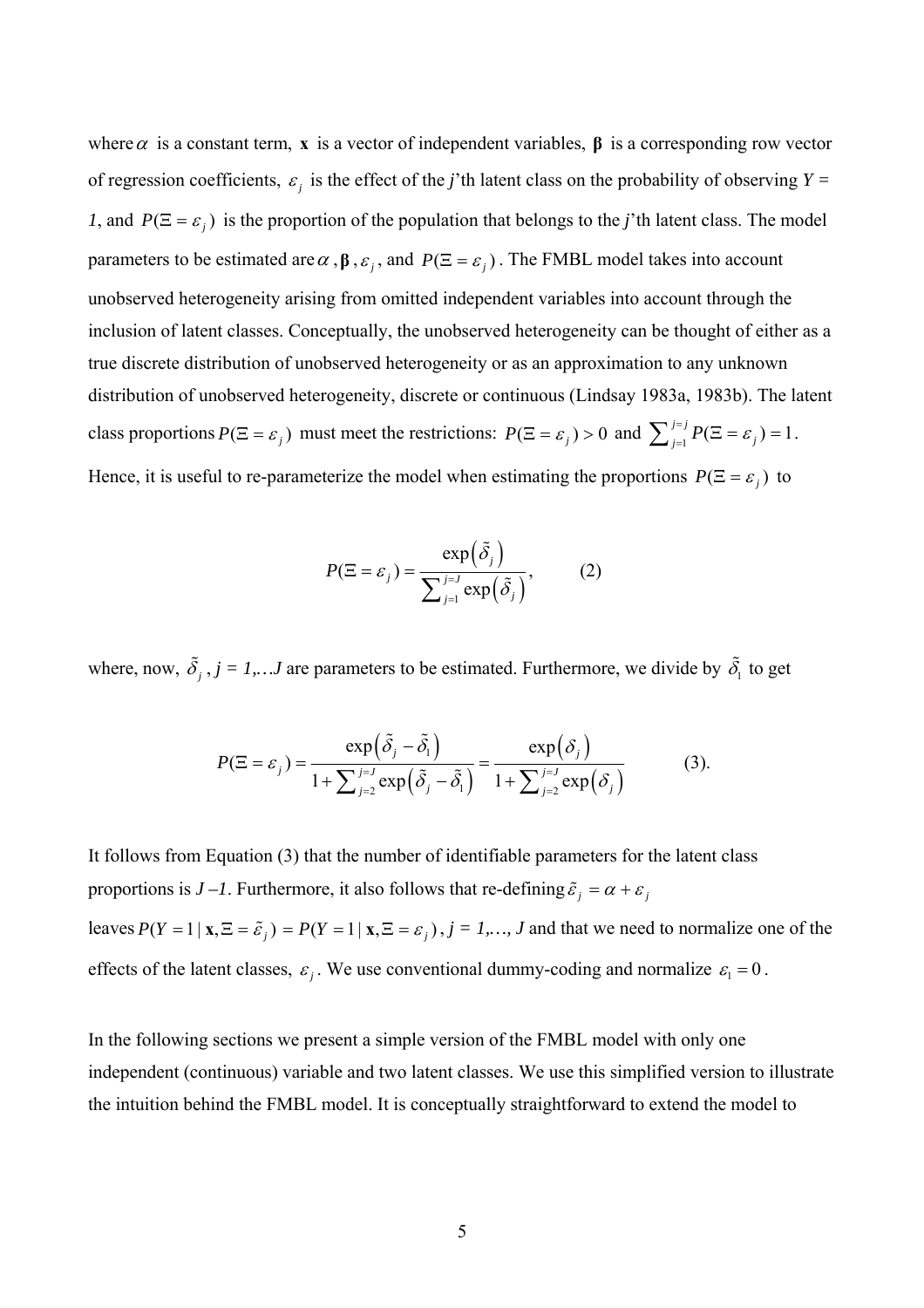situations with more independent variables and latent classes. In this simple version the model is written as

$$
P(Y=1 \mid x) = \sum_{j=1}^{j=2} \frac{\exp(\alpha + \beta x + \varepsilon_j) P(\Xi = \varepsilon_j)}{1 + \exp(\alpha + \beta x + \varepsilon_j)},
$$
(4)

where *x* is a continuous independent variable and  $\beta$  is a regression coefficient, and where  $\epsilon_1 = 0$  and  $\epsilon_2 = \epsilon$ . From Equation (4) we construct the log-likelihood function for a sample of *n* independent observations as

$$
\ln L = \sum_{i=1}^{i=n} y_i \ln P(Y = 1 \mid x_i) + (1 - y_i) \ln (1 - P(Y = 1 \mid x_i)) \quad (5)
$$

where

$$
P(Y = 1 | x_i) = pP_{0i} + (1 - p)P_{i\varepsilon},
$$
\n(6)

and

$$
P_{0i} = \frac{\exp(\alpha + \beta x_i)}{1 + \exp(\alpha + \beta x_i)},
$$
(7.1)  

$$
P_{i\epsilon} = \frac{\exp(\alpha + \beta x_i + \epsilon)}{1 + \exp(\alpha + \beta x_i + \epsilon)},
$$
(7.2)

and, finally, where  $P(\Xi = 0) = p$  and  $P(\Xi = \varepsilon) = 1 - p$ . Following Equations (2) and (3), in the case of only two latent classes the parameterization of the latent class probabilities is

$$
P(\Xi = \varepsilon_1 = 0) = \frac{1}{1 + \exp(\delta_2)}, \quad (8.1)
$$

$$
P(\Xi = \varepsilon_2) = \frac{\exp(\delta_2)}{1 + \exp(\delta_2)}.
$$
(8.2)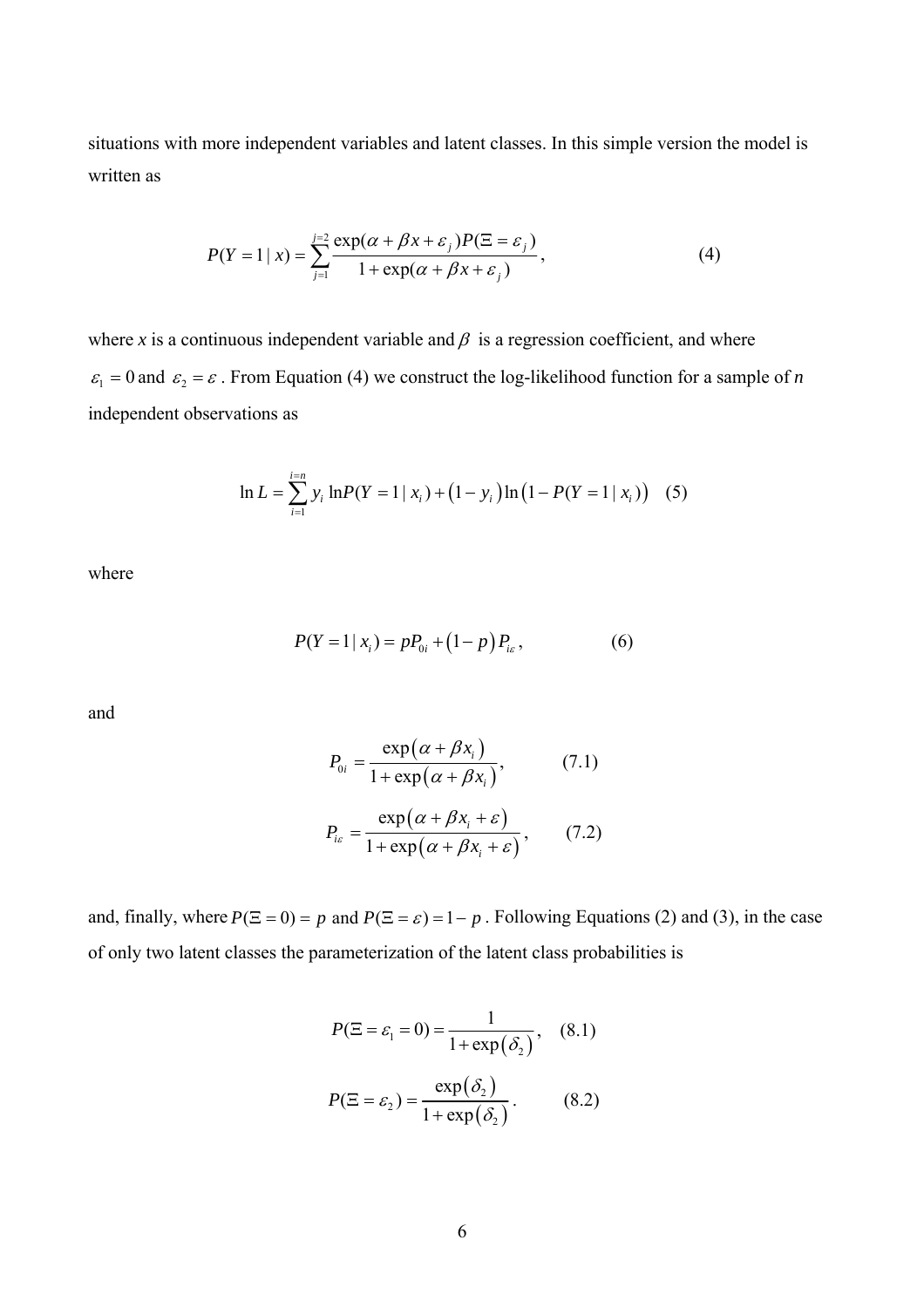#### TABLE 1 HERE

#### TABLE 2 HERE

In the following example we illustrate how the FMBL and the standard binary logit model might lead to very different estimates of the effect of the observed independent variable *x* on the probability that  $y = 1$ . Consider Table 1 which uses stylized data. From the table we find that the log-odds ratio that  $y = 1$  as opposed to  $y = 0$  as a function of the independent variable x with four values is approximately 1. However, suppose that the frequency distribution in Table 1 is actually comprised from two latent sub groups with very different frequency distributions. The distribution of each sub group is shown in Table 2. Here, it is evident that in both sub groups the log-odds ratio that  $y = 1$  as opposed to  $y = 0$  is actually approximately 2. Consequently, if we ignore the latent sub groups in the data and estimate a standard binary logit model on the data in Table 1, we obtain an estimate of the log-odds ratio,  $\beta$ , of approximately 1. Since the actual log-odds ratio in each sub group is approximately 2, the bias in the estimated  $\beta$  is around 100 percent.

# TABLE 3 HERE

We use the stylized data from Table 1 and estimate two regression models: A standard binary logit model and the FMBL with two latent classes to capture the two latent sub groups in the data. Results from these models are shown in Table 3. The estimate of  $\beta$  in the binary logit model is 1.175 which fits the frequency distribution in Table 1. By contrast, the estimate of  $\beta$  in the FMBL with two latent classes is 2.026 and replicates the frequency distributions in Table 2. Assuming that the frequency distributions were generated according to Table 2, the binary logit model yields very biased estimates of  $\beta$ . Interestingly, even though the two models give very different estimates of  $\beta$ model fit according to the log-likelihood is very similar, and the ratio of the log-likelihoods of the two models is only 1.003.

#### FIGURE 1 HERE

To illustrate the similarities between the binary logit and the FMBL models Figure 1 plots the predicted probabilities of  $Y = I$  obtained from the two models. From the figure it is clear that,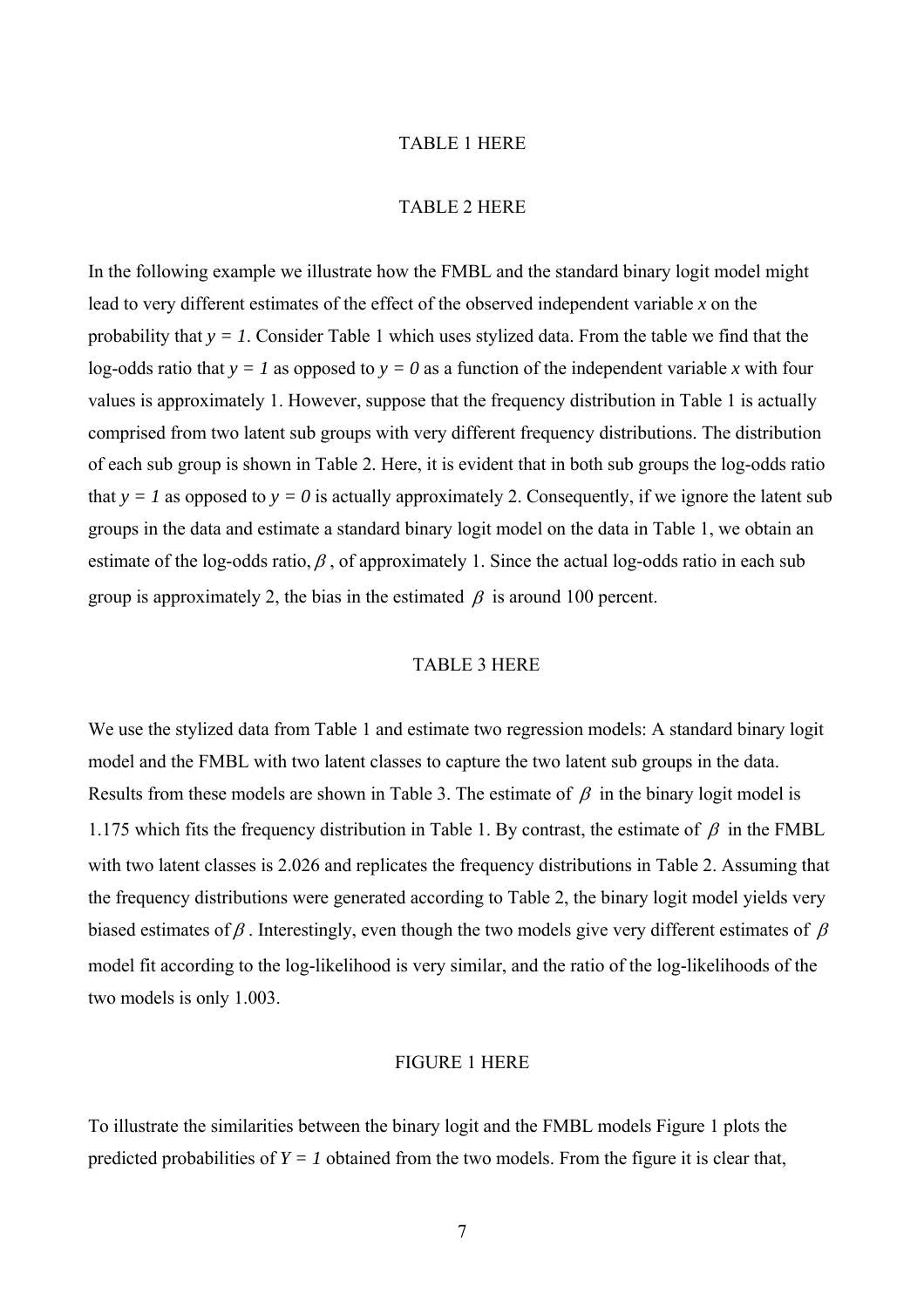despite very different estimates of  $\beta$ , there are only marginal differences between the predicted probabilities of the binary logit model and the FMBL model (which in this case yields perfect fit to the data because it represents a saturated model). It is likely that the variation in *x* will only yield minor discrepancies in predicted probabilities between the binary logit and the FMBL model. Furthermore, it will often be difficult to determine whether these discrepancies are due to non-linear effects of *x* on the log-odds of *Y* or due to the presence of unobserved heterogeneity, as captured via the latent classes.

This result shows that the regression coefficient may be severely biased when unobserved heterogeneity is present *even* when the heterogeneity is uncorrelated with the observed independent variables. In the following paragraphs we show why this is the case in the standard binary logit model but not in the linear regression model.

Consider a linear regression model in which the constant term depends on which of two latent classes an individual belongs to. For a fixed *x* we get

$$
y_1 = \alpha_1 + \beta x + e, \qquad (9.1)
$$
  

$$
y_2 = \alpha_2 + \beta x + e, \qquad (9.2)
$$

where *e* is the idiosyncratic error term and where the two classes are distributed in the population with probability *p* and *1-p*. If class membership is unobserved, the observed *y* will be the average of the two *y*'s from each of the latent classes with respect to the distribution of the two classes

$$
p(\alpha_1 + \beta x + e) + (1 - p)(\alpha_1 + \beta x + e) = \tilde{\alpha} + \tilde{\beta}x + e \qquad (10)
$$

with  $\tilde{\alpha} = p\alpha_1 + (1 - p)\alpha_1$  and  $\tilde{\beta} = \beta$ . Equation (10) is then another linear regression model with different intercept but with the same regression coefficient for *x* as in the two latent class regressions. Consequently, when the unobserved heterogeneity is not correlated with *x,* estimates of  $\beta$  in the population are unbiased estimates of the slope parameters in the two (latent) classes.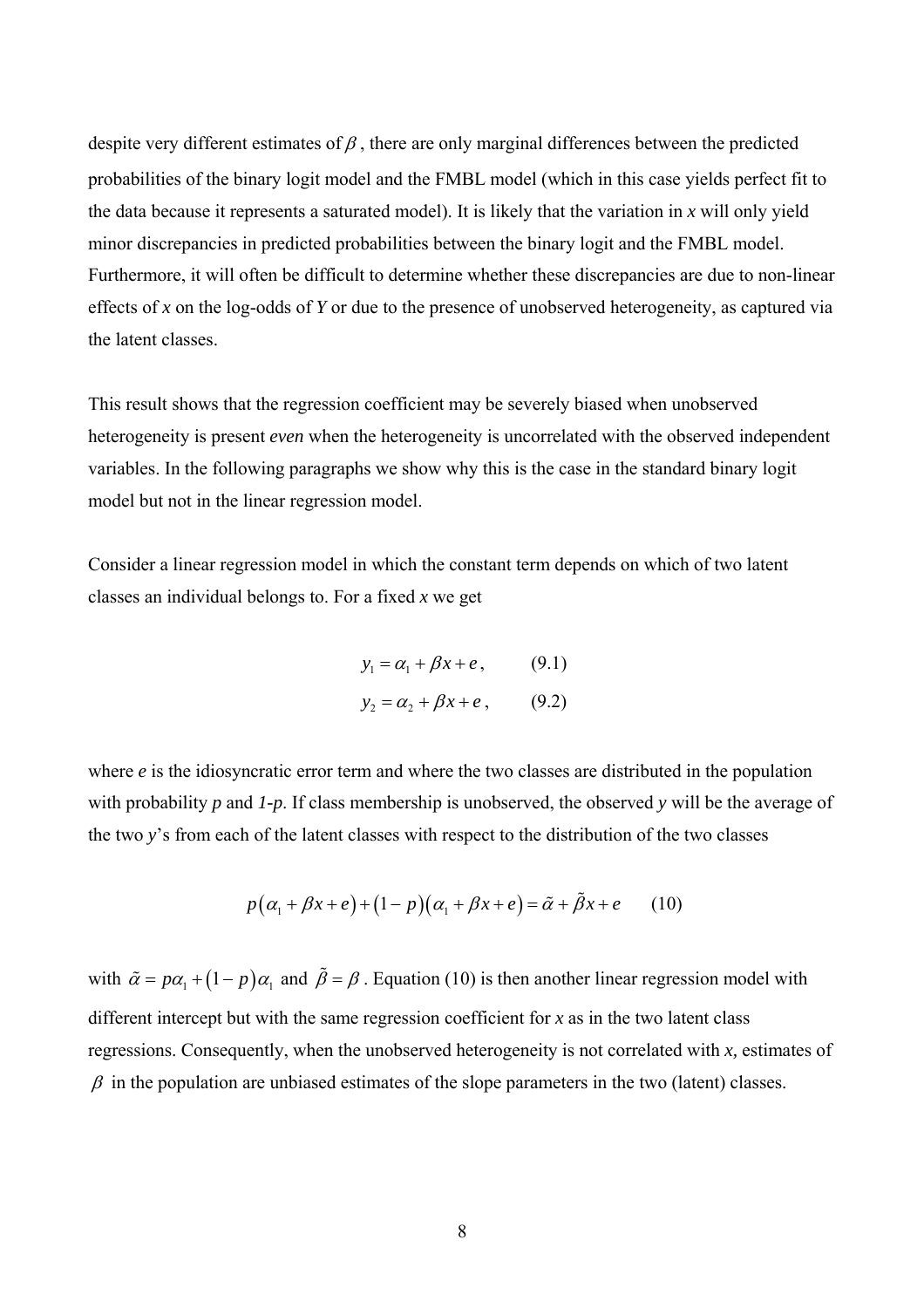This result does not carry over to the binary logit model. Similar to the previous case, consider a binary logit model in which the constant term differs by latent class

$$
P_1(y=1) = \frac{\exp(\alpha_1 + \beta x)}{1 + \exp(\alpha_1 + \beta x)},
$$
(11.1)  

$$
P_2(y=1) = \frac{\exp(\alpha_2 + \beta x)}{1 + \exp(\alpha_2 + \beta x)}.
$$
(11.2)

If class membership is unobserved, the observed probability<sup>[1](#page-10-0)</sup> that  $y=1$  will be the average of the two *y*'s from each of the latent classes, with respect to the distribution of the two classes

$$
p\frac{\exp(\alpha_1 + \beta x)}{1 + \exp(\alpha_1 + \beta x)} + (1 - p)\frac{\exp(\alpha_2 + \beta x)}{1 + \exp(\alpha_2 + \beta x)} = \frac{\exp(\tilde{\alpha} + \tilde{\beta} x)}{1 + \exp(\tilde{\alpha} + \tilde{\beta} x)}
$$
(12)

with 
$$
\alpha_3 = \ln\left(\frac{-pe^{a_1} - e^{a_2 + a_1} - (1 - p)e^{a_2}}{(p-1)e^{a_1} - e^{a_2}p - 1}\right)
$$
 and  $\tilde{\beta} = \frac{\ln(-t) - \ln(-w)}{x}$  where *t* and *w* are described in

Appendix A. When  $\alpha_1 = \alpha_2$  we get  $\tilde{\beta} = \beta$ , see Appendix A. Otherwise, the slope parameters will not coincide. Furthermore, the slope of the "joint" model for both latent classes depends on the value of the independent variable *x*. As a consequence, no joint model exists in which the slope parameter is the same in the two latent classes and, furthermore, no model exists with a uniform slope parameter. These properties are illustrated in Figures 2a and 2b.

# FIGURE 2a and 2b HERE

In Figure 2a the two dotted lines represent the predicted probabilities associated with a slope parameter for the independent variable of 1. The model with higher probabilities has a constant term of 2 whereas the model with the lower probability has a constant term of 0. We assume that the

 $\overline{a}$ 

<span id="page-10-0"></span> $<sup>1</sup>$  In practice we do not observe the actual probabilities but rather binary  $0/1$  values of the dependent variable. However,</sup> since we are concerned with population level values and not individual estimates we use probabilities, i.e., expected values.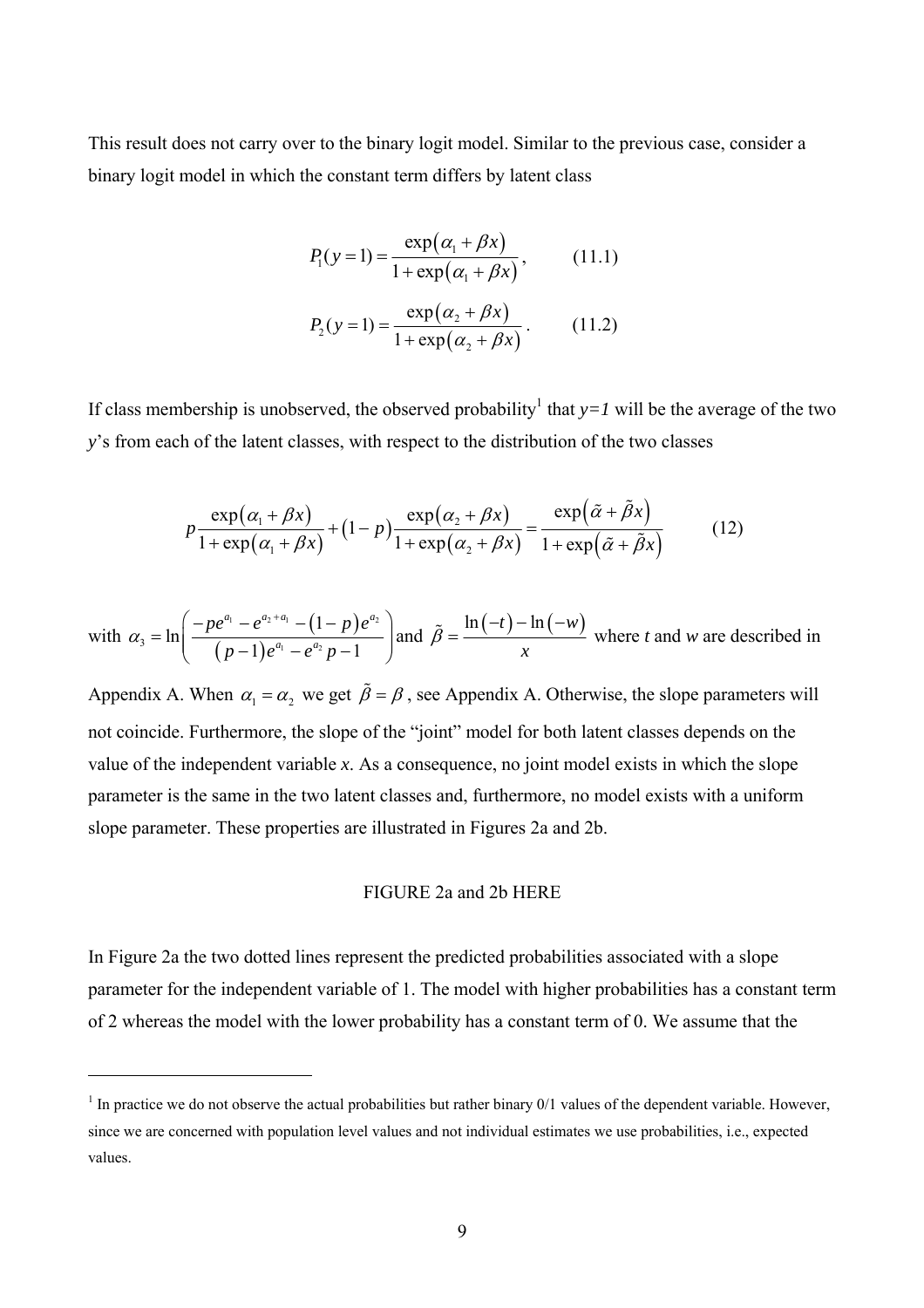population is split with 50 percent of the observations in each model. This distribution yields probabilities for a joint model shown in the solid line. We show log-odds estimates rather than probabilities in Figure 2b because the effect of the independent variable is non-linear in probabilities. From Figure 2b we find that the slope of the parameter of the independent variable is constant in the two latent class models but that it varies with *x* in the joint model. Consequently, not only will the slope parameter  $\beta$  be biased if unobserved heterogeneity is present in the binary logit model but there is also no single parameter to estimate. In practice, the empirical estimate of the slope parameter in the standard binary logit model is the average of the different slopes across the values of the independent variable and depends on the distribution of the independent variable.

# *2.2 Identification*

The key challenge when estimating the FMBL model concerns identification of the unobserved heterogeneity component. In this section we show how variation in two dimensions of the data: 1) variation in the dependent and independent variables and 2) variation in the number of panels provide information that identifies the latent class parameters in the FMBL model.

The log-likelihood equations for the FMBL model are

$$
\frac{\partial \ln L}{\partial \alpha} = \sum_{i} y_i \frac{Var(y_i)}{P_i} - (1 - y_i) \frac{Var(y_i)}{1 - P_i}
$$
(13.1)

$$
\frac{\partial \ln L}{\partial \beta} = \sum_{i} y_i \frac{x_i Var(y_i)}{P_i} - (1 - y_i) \frac{x_i Var(y_i)}{1 - P_i}
$$
(13.2)

$$
\frac{\partial \ln L}{\partial \varepsilon} = \sum_{i} y_i \frac{Var(y_i \mid \Xi = \varepsilon)}{P_i} - (1 - y_i) \frac{Var(y_i \mid \Xi = \varepsilon)}{1 - P_i}
$$
(13.3)

$$
\frac{\partial \ln L}{\partial p} = \sum_{i} y_{i} \frac{P_{0i} - P_{ei}}{P_{i}} - (1 - y_{i}) \frac{P_{0i} - P_{ei}}{P_{i}}, \qquad (13.4)
$$

where  $Var(y_i) = pP_{0i} (1 - P_{0i}) + (1 - p) P_{\epsilon i} (1 - P_{\epsilon i})$  and  $Var(y_i | \Xi = \epsilon) = P_{\epsilon i} (1 - P_{\epsilon i})$ . From the log*likelihood* equations we find that when  $\varepsilon = 0 \Leftrightarrow P_{0i} = P_{\varepsilon i}$ . This means that whenever  $\varepsilon = 0 \Rightarrow \frac{\partial \ln L}{\partial \rho} = 0$ ;  $\forall \delta_2$ 

*p*  $\frac{\partial \ln L}{\partial p} = 0$ ;  $\forall \delta_2$ , i.e., when there is no information in the data on the value of *p*, the last Equation (13.4) becomes redundant and it is not possible to identify *p*. In practical terms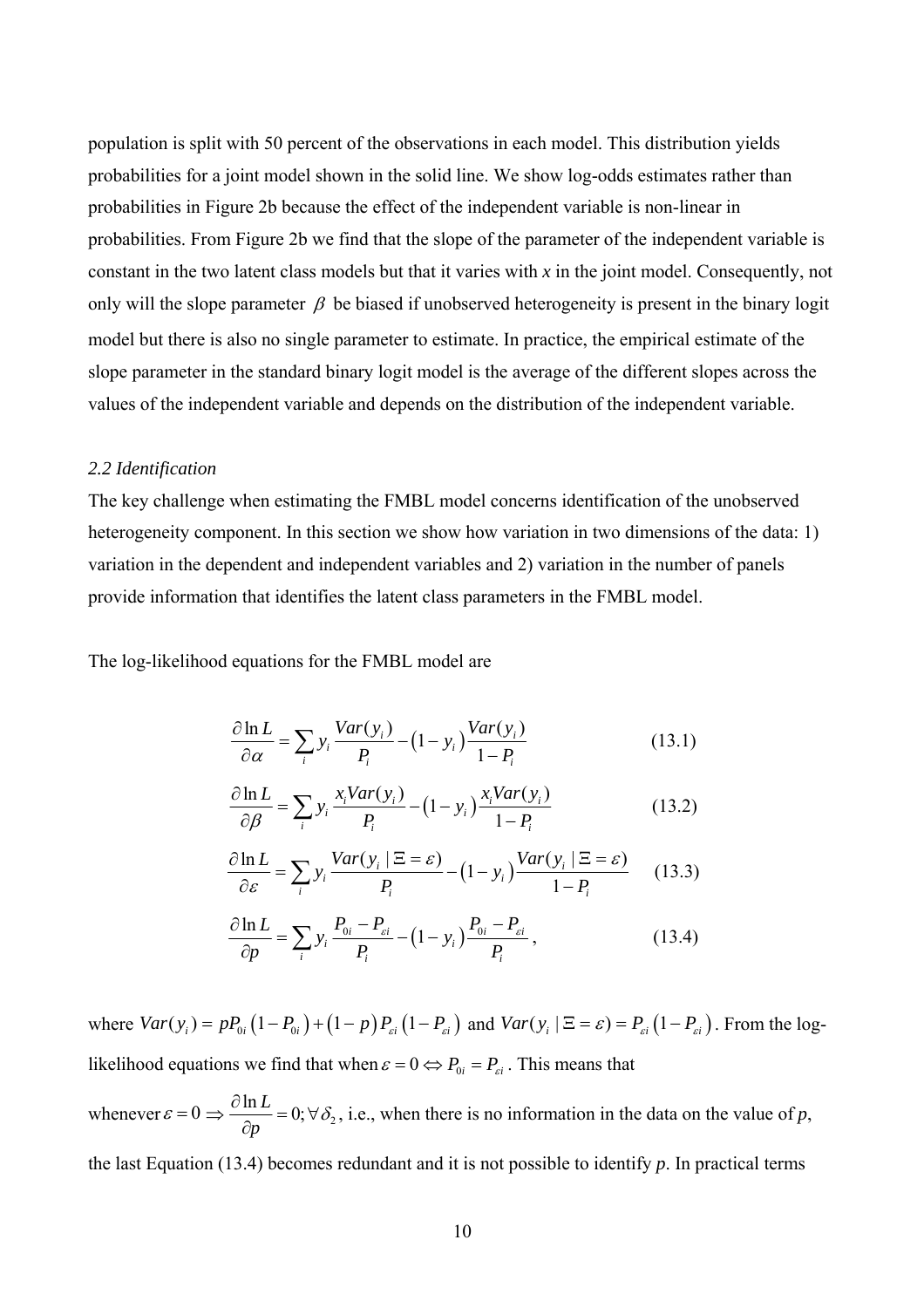this situation entails that whenever  $\varepsilon$  approaches 0, i.e., when there is no unobserved heterogeneity, the likelihood function may behave badly and the FMBL is not identified.

We want to use the empirical variation in the *Y* and *X* variable to identify the unobserved heterogeneity, i.e., the latent class parameters. The amount of variation in *Y* and *X* determines whether or not it is possible to identify the latent classes. The posterior allocation of the latent classes Ξ conditional on *Y* and *X* is defined as

$$
P(\Xi = \varepsilon | Y = y, X = x) \equiv \frac{P(Y = y | X = x, \Xi = \varepsilon) p}{\sum_{j=1}^{y=2} P(Y = 1 | X = x, \Xi = \varepsilon_j)} = \frac{1}{1 + \frac{1 - p}{p} \frac{1 + \exp(\alpha + \beta x + \varepsilon)}{\exp(y\varepsilon)\{1 + \exp(\alpha + \beta x)\}}}. \tag{14}
$$

Equation (14) shows that the allocation into different classes depends on observed values of *y* and *x*. Similarly to Equation (13.4), when  $\varepsilon = 0$  then Equation (14) reduces to  $1-p$  independently of the observed data. With cross-sectional data, observations on  $y = 1$  renders the information on  $y = 0$ redundant (once we know  $y = l$  we also know that  $y \neq 0$ ), and only variation in *x* can identify the latent classes. To show this formally we differentiate Equation (14) wrt. *x* and equate to 0 to obtain

$$
\frac{\partial P(\Xi = \varepsilon \mid Y = y, X = x)}{\partial x}\Big|_{\beta \neq 0} = \frac{\beta \exp(\alpha + \beta x + y\varepsilon)\left(1 - \exp(\varepsilon)\right)p(1-p)}{\left(p\left\{1 - \exp(y\varepsilon)\left[1 - \exp(\alpha + \beta x)\right]\right\} - 1 - \exp(\alpha + \beta x + \varepsilon)\left(1 - p\right)\right\}^2} = 0
$$

(15)

$$
\varepsilon = 0 \tag{16}
$$

⇒

since the denominator is always defined. Equation (15) shows that whenever *x* varies so does also the posterior probability of observing a latent class membership (except when the latent class effect is 0). Consequently, individuals with different values of the independent variable *x* have different probabilities of belonging to the different latent classes and, in this way, variation in *x* leads to identification of the distribution of the latent classes.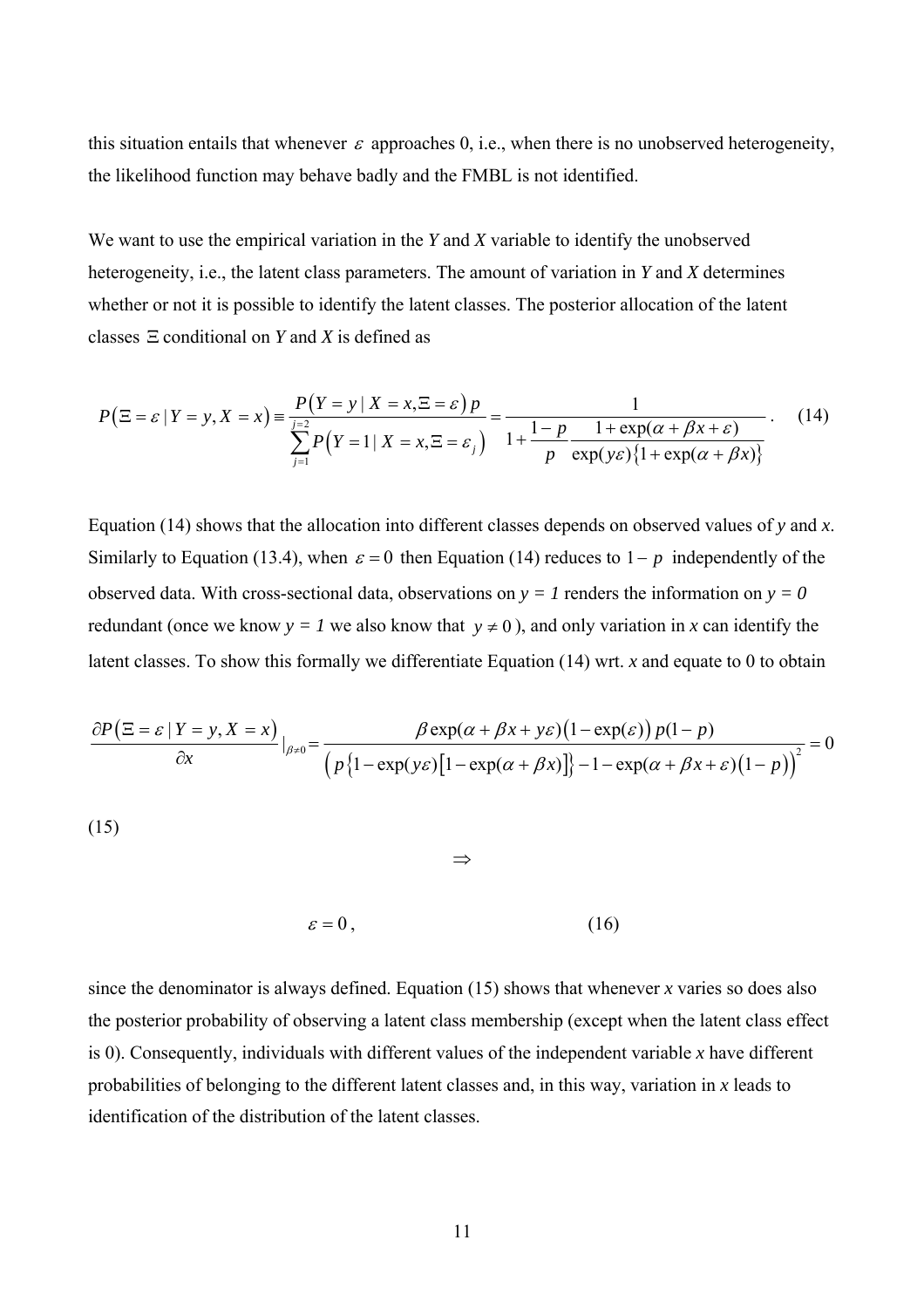With panel data, i.e., repeated observations of both *Y* and *X*, we have  $P(Y_1 = 1) \neq 1 - P(Y_2 = 0)$ , where subscript *1* and 2 indexes which wave of the panel the observation belongs to. Consequently, time-varying information on *Y* and *X* will lead to more information about the latent classes. The reason why can be seen from Equations (17.1)-(17.4) below where we show that variation in the dependent variable across panels leads to different posterior probabilities of being allocated to the different latent classes. If these allocation probabilities are identical across panels for varying *Y*, e.g.,  $Y_1 = 1$  and  $Y_2 = 0$ , variation in *Y* does not lead to identification of the allocation probabilities. Formally, the allocation probabilities into latent classes across panels can be written as

$$
P(\Xi = \varepsilon | Y_1 = 1, X = x) - P(\Xi = \varepsilon | Y_2 = 0, X = x)
$$
  
= 
$$
\frac{1}{1 + \frac{1 - p}{p} \frac{1 + \exp(\alpha + \beta x + \varepsilon)}{\exp(\varepsilon) \{1 + \exp(\alpha + \beta x)\}} - \frac{1}{1 + \frac{1 - p}{p} \frac{1 + \exp(\alpha + \beta x + \varepsilon)}{\{1 + \exp(\alpha + \beta x)\}}}} = 0
$$
(17.1)

$$
\Rightarrow
$$

$$
\frac{1 + \exp(\alpha + \beta x + \varepsilon)}{\exp(\varepsilon)\{1 + \exp(\alpha + \beta x)\}} = \frac{1 + \exp(\alpha + \beta x + \varepsilon)}{\{1 + \exp(\alpha + \beta x)\}}
$$
(17.2)

$$
\exp(\varepsilon)\{1+\exp(\alpha+\beta x)\}=\{1+\exp(\alpha+\beta x)\}\tag{17.3}
$$

⇒

$$
\varepsilon = 0 \tag{17.4}
$$

Consequently, when *y* varies so does also the posterior probability of belonging to a latent class, except when the latent class membership effect is zero. If both *X* and *Y* vary across panels we have that

$$
P(\Xi = \varepsilon | Y_1 = 1, X = x) - P(\Xi = \varepsilon | Y_2 = 0, X = x') = 0
$$
\n
$$
\Leftrightarrow \tag{18.1}
$$

12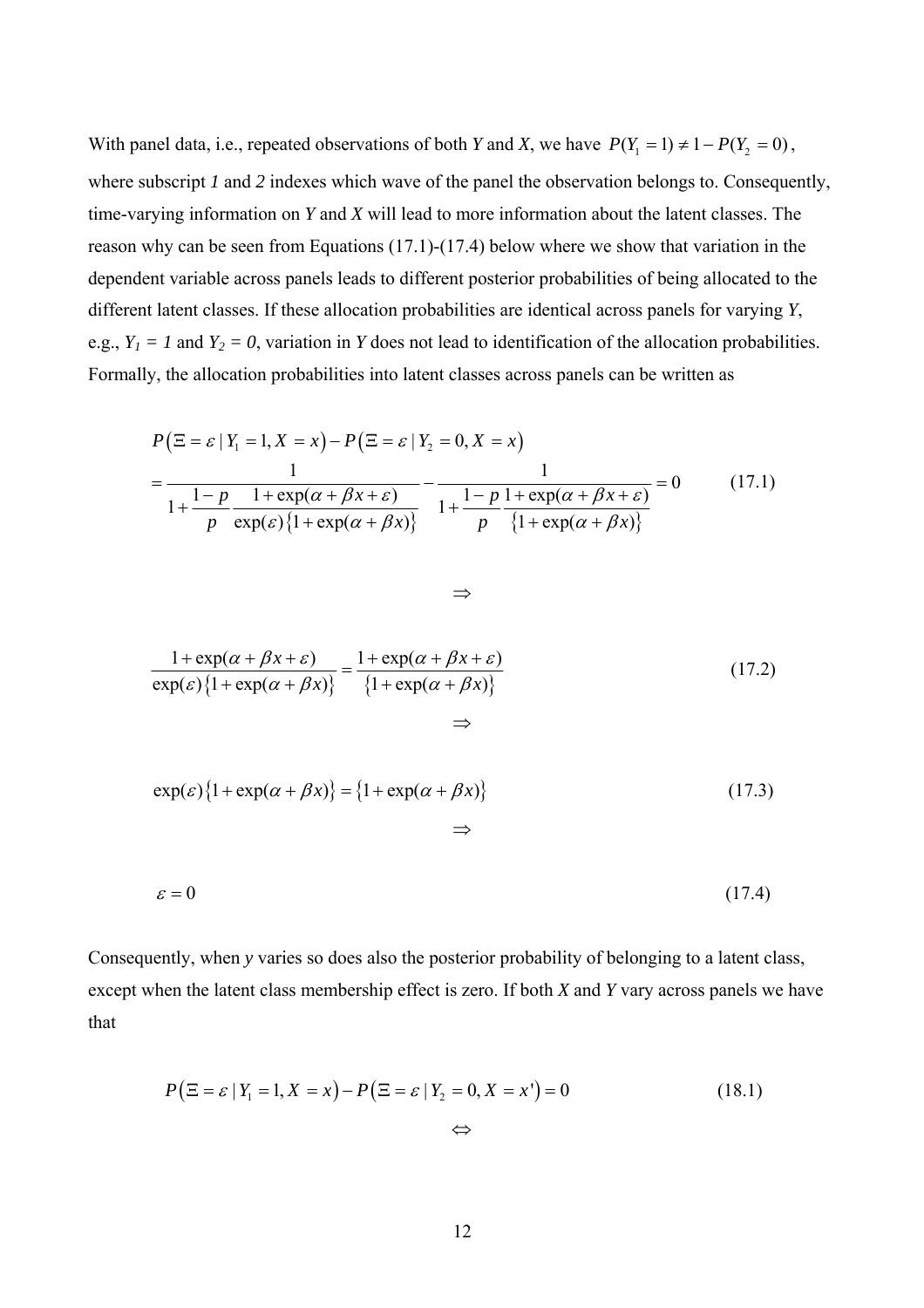$$
\varepsilon = 0 \text{ or } \varepsilon = \ln\left(-\frac{1 + \exp(\alpha + \beta x)}{1 + \exp(\alpha + \beta x')}\right) - \alpha - \beta x, \qquad (18.2)
$$

and, thus, identification of  $\varepsilon$  improves when both *Y* and *X* vary. Finally, note that  $P(\Xi = \varepsilon | Y_1 = 1, X = x) = P(\Xi = \varepsilon | Y_2 = 1, X = x')$ ; i.e., observations that only change values in *x* (and not in *y*) across time do not contribute to the identification of the latent classes.

We may summarize these findings in the following proposition

If 
$$
P(Y = 1 | x, \varepsilon) = \frac{\exp(\alpha + \beta x + \varepsilon)}{1 + \exp(\alpha + \beta x + \varepsilon)}, \alpha, \beta
$$
 known,  $P(\Xi = \varepsilon | Y = y, X = x) = P(\Xi = \varepsilon | Y = y', X = x'),$   
\n $y \neq y'$  with  $P(Y = y) \neq 1 - P(Y = y')$  or  $x \neq x' \Rightarrow \varepsilon | x, x', y, y' = 0$ .

*Proof:* See Appendix B. The proposition states that if two different posterior probabilities are equal for different values of *x* (the case of cross-sectional data) or for *y* and or *x* (the case of panel data) the distribution of the latent classes is degenerate, at least for the observed data used in the comparison. Hence, data is non-informative with respect to the distribution of the latent classes. And vice versa: if the posterior probabilities differ for different observed (non-redundant) parts of the data this data is informative on the distribution of the latent classes.

In summary, this section has shown that the finite mixture binary logit (FMBL) model is not identified when the effect of the latent classes is 0 or, in other words, when there is no unobserved heterogeneity. We have furthermore shown that variation in *Y* and *X* in cross-sectional and panel data leads to identification of the FMBL model.

### **3. Simulation Study**

#### *3.1 Simulation Results*

We run a series of simulations to analyze identification in the FMBL model. Our principal objective is to evaluate the performance of the FMBL with respect to reducing bias in the estimates of the regression coefficient  $\beta$  of the continuous independent variable x relative to the standard binary logit model. We run 100 simulations with 500 observations, including repeated observations in panels. The simulations offer varying degrees of identification in terms of the number of panels and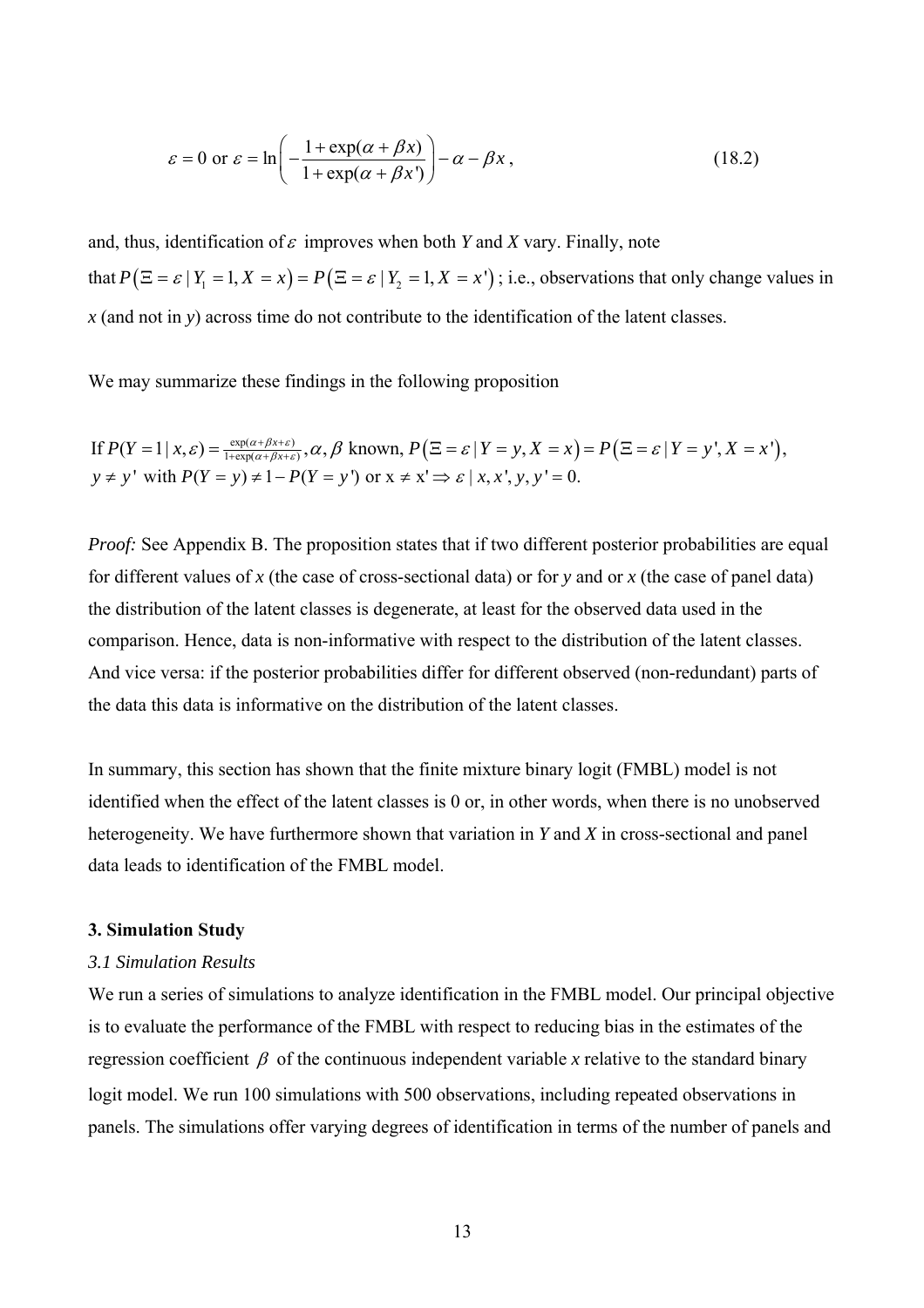variation in *x*, as defined by the number of values of *x*. The simulation parameters and the results from the simulation study are shown in Table 4.

#### TABLE 4 HERE

Table 4 shows that in a FMBL model with two latent classes, a continuous *x* variable (with an infinite number of values), and five panels estimates of the model parameters  $\alpha$ ,  $\beta$ ,  $\varepsilon$ , and  $\delta$  are close to the true values and have small Root Mean Square Errors (RMSE). The table also shows that, in the case of only one panel (i.e., cross-sectional data) and two values of *x*, the FMBL model performs relatively poorly, but nevertheless estimates the regression coefficient  $\beta$  with much less bias than the standard binary logit model in the sense that the estimate is closer to the true value. The intermediate cases show how bias and RMSE in the FMBL model increases model when we use shorter panels. It is also noteworthy that in all cross-sectional simulations the bias of the FMBL model remains at approximately the same level.

#### *3.1 The FMBL Model with Fixed Latent Class Weights*

The simulation with only one panel and two values of *x* shows that the FMBL model with two latent classes estimates  $\beta$  more precisely than the standard binary logit model. Consequently, although the FMBL model is weakly identified it still outperforms the standard binary logit model in terms of the precision of the estimate of  $\beta$ . However, we may want to reduce the bias in the FMBL model further by reducing the number of parameters to be estimated. The latent class parameters are the worst identified parameters in the FMBL model. As a consequence, in empirical applications with cross-sectional data it may be difficult to obtain accurate estimates of the latent class parameters. As a means of improving identification of the FMBL model, we propose to fix the parameter for the weight of one of the latent classes (the transformed probabilities of the latent classes,  $\delta_2$ , see Equation 8.1 and 8.2) to improve identification. By doing so, we impose the restriction on the unobserved part of the model that we know the proportion of observations that belong to one of the latent classes. This restriction leads to better identification of the FMBL model since it reduces the number of parameters to be estimated. In the next section we, first present the improvements in precision gained from fixing  $\delta_2$  and, second, we motivate why fixing the latent class weight is preferable to fixing other parameters in the model.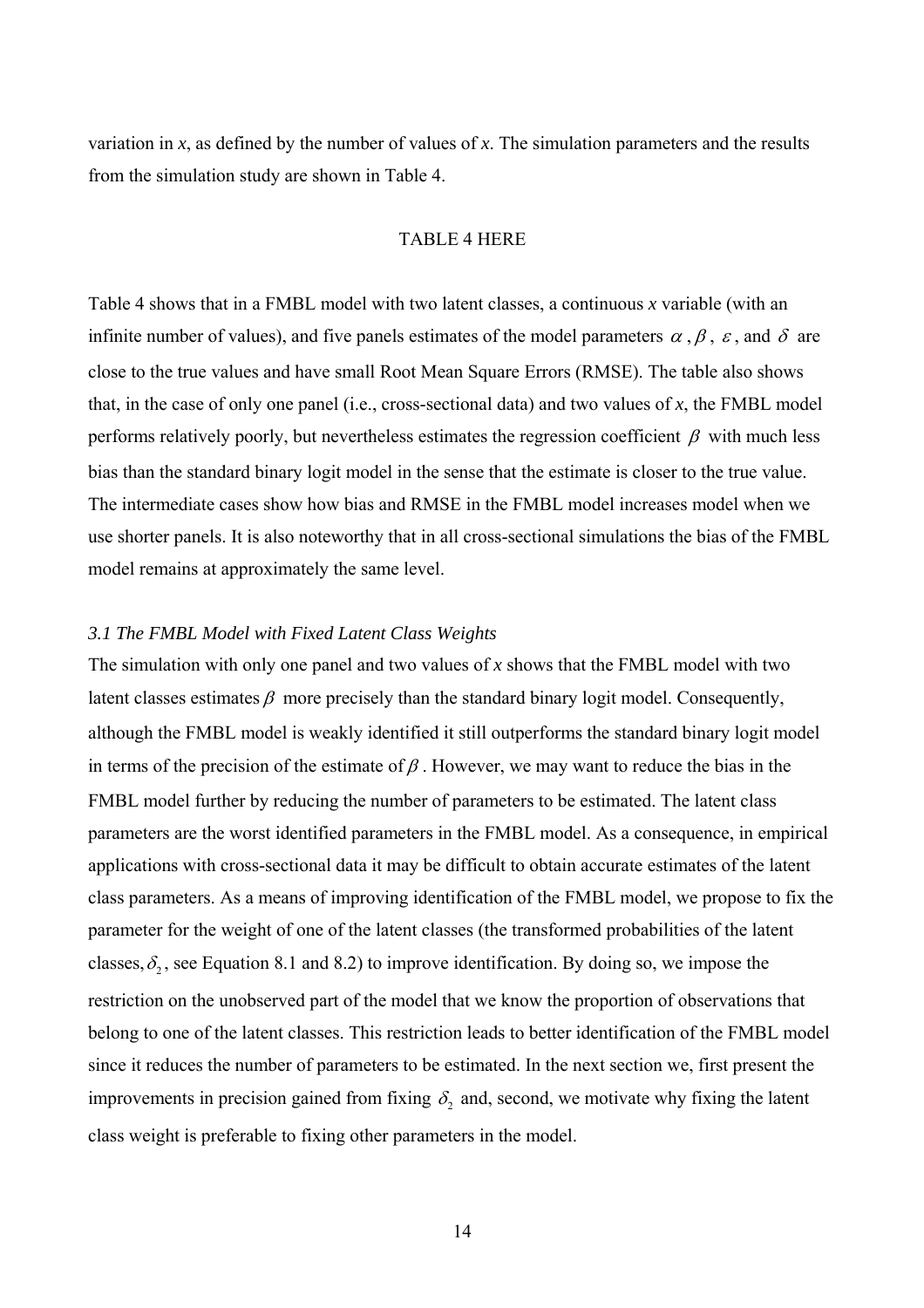Table 4 also shows simulation results for the FMBL model with fixed latent class weights (we refer to this model as  $FMBLfw$ ).<sup>[2](#page-16-0)</sup> Most importantly, in the weakly identified case with one panel and only two values of x the FMBLfw model exhibits considerably less bias in the estimate of  $\beta$  than the standard binary logit model. Consequently, in applied research it may be preferable to estimate the FMBL model with a fixed latent class weight rather than to estimate the standard binary logit model. Not surprisingly, when we have multiple panels and values of *x* the FMBL model is less biased than the FMBLfw because the latent class parameters are well-identified and capture the unobserved heterogeneity in the data. An important question when estimating the FMBLfw model concerns how to find the optimal value for the fixed latent class weight  $\delta$ . Rather than setting an arbitrary value one can use out a grid search to find the optimal weight parameter. For example, one could use grid values of  $\delta_2$  corresponding to the weights 0.05, 0.15, 0.25, ..., 0.95 to find the value of  $\delta_2$  that maximizes the log-likelihood of the FMBLfw model. Even though one would need 10 estimations of the FMBLfw model to carry out a grid search this approach is often faster than estimating one FMBL model.<sup>[3](#page-16-1)</sup> From our simulations we have found that the grid search in the FMBLfw model yields a model fit for the FMBLfw which is similar to that of the FMBL model.

There are several reasons why it is preferable to fix the latent class weight rather than other parameters in the model. First, in the likelihood equations, Equation 13.1 to 13.4, we show that the equation for the latent class weight becomes redundant when the latent class effect approaches 0. Accordingly, for some values of the other parameters there is no information on how to choose a particular value of  $\delta_2$ . Second, fixing the latent class weights does not have much substantive effect on the other parameters. To illustrate this point, we carry out a principal component analysis (PCA) of the estimates in the simulations shown in Table 4. The eigenvalues and eigenvectors of the estimated parameters in the simulations are shown in Table 5.

 $\overline{a}$ 

<span id="page-16-0"></span><sup>&</sup>lt;sup>2</sup> One might also pursue a profile likelihood approach (see Murphy and Van Der Vaart 2000) in which one iterates between maximizing the likelihood with fixed weights and fixing the remaining parameters while estimating the weights. We have used this approach in the simulations but it did not change any of our results.

<span id="page-16-1"></span> $3$  We have written GAUSS and R programs which implement this grid search routine in the FMBL and the FMBLfw models. These programs are available from the authors upon request.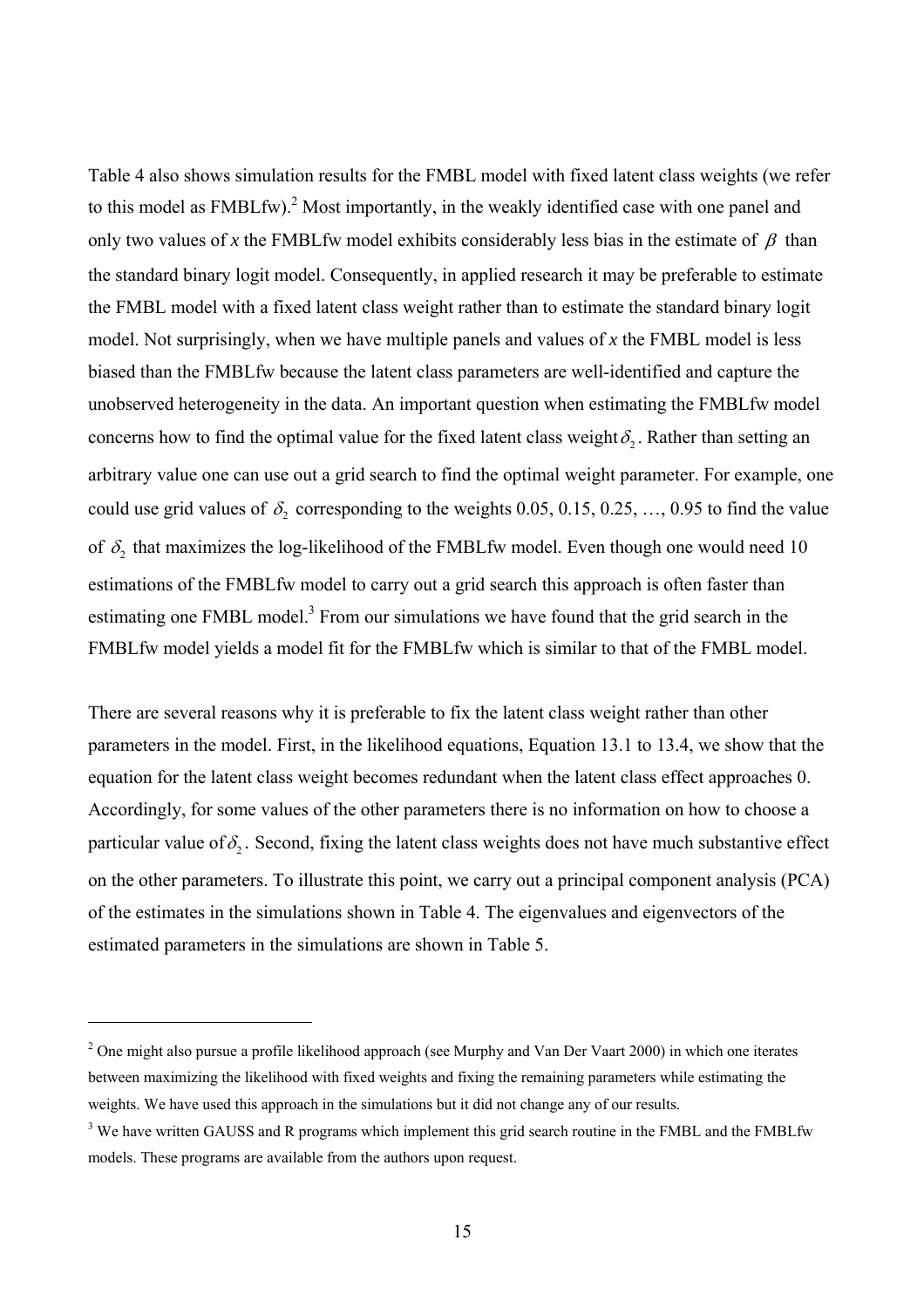#### TABLE 5 HERE

The sum of the eigenvalues is proportional to the variability of the parameters in the different simulations. The greater the variability, the larger the total sum of the eigenvalues. Moreover, the size of each eigenvalue reflects the proportion of the variability in the estimates associated with this eigenvalue. The eigenvector or factor loadings associated with this eigenvalue indicates which parameters contribute to the overall variability associated with this eigenvalue. By comparing the two top panels of Table 5, representing PCA of the simulations on panel data, with the three lower panels, representing PCA on cross-sectional data, we find that the sum of the eigenvalues are much lower in the simulations based on panel data than the eigenvalues in the simulations based on crosssectional data. This fact reflects the higher accuracy of panel data estimation compared to crosssection estimation.

The first and largest eigenvalue in all simulations corresponds to an eigenvector with high loadings on the constant term,  $\alpha$ , and especially on the effect of the latent class,  $\varepsilon$ . Accordingly, a large part of the RMSE bias in these two parameters is due to the fact that they are correlated. The secondlargest eigenvalue, which is of considerable relative size in the cross-sectional simulations, pertains to an eigenvector with a high loading on the weight of the latent class,  $\delta$ . This result suggests that a large part of the RMSE associated with this parameter is uncorrelated with the other parameters or, in other words, that in cross-sectional data  $\delta_2$  can take a wide range of values without affecting the other parameters in the model. Consequently, when identification is weak in an empirical application, it is possible to fix  $\delta_2$  without inducing much bias in the other model parameters, and especially in  $\beta$ .

#### FIGURE  $3a + 3b$  HERE

In the simulations in Table 4 we have used a fixed sample size of 500 observations. Obviously, by increasing our sample size we improve identification. To investigate how sensitive our simulation results are to sample size we have run a number of extra simulations with different sample sizes but kept the number of simulations for each sample size at 100. Figure 3a and 3b plot bias and RMSE in a panel model with one continuous *x* variable, five panels, and with increasing sample sizes. It is evident from the figures that both bias and RMSE decrease substantially with increasing sample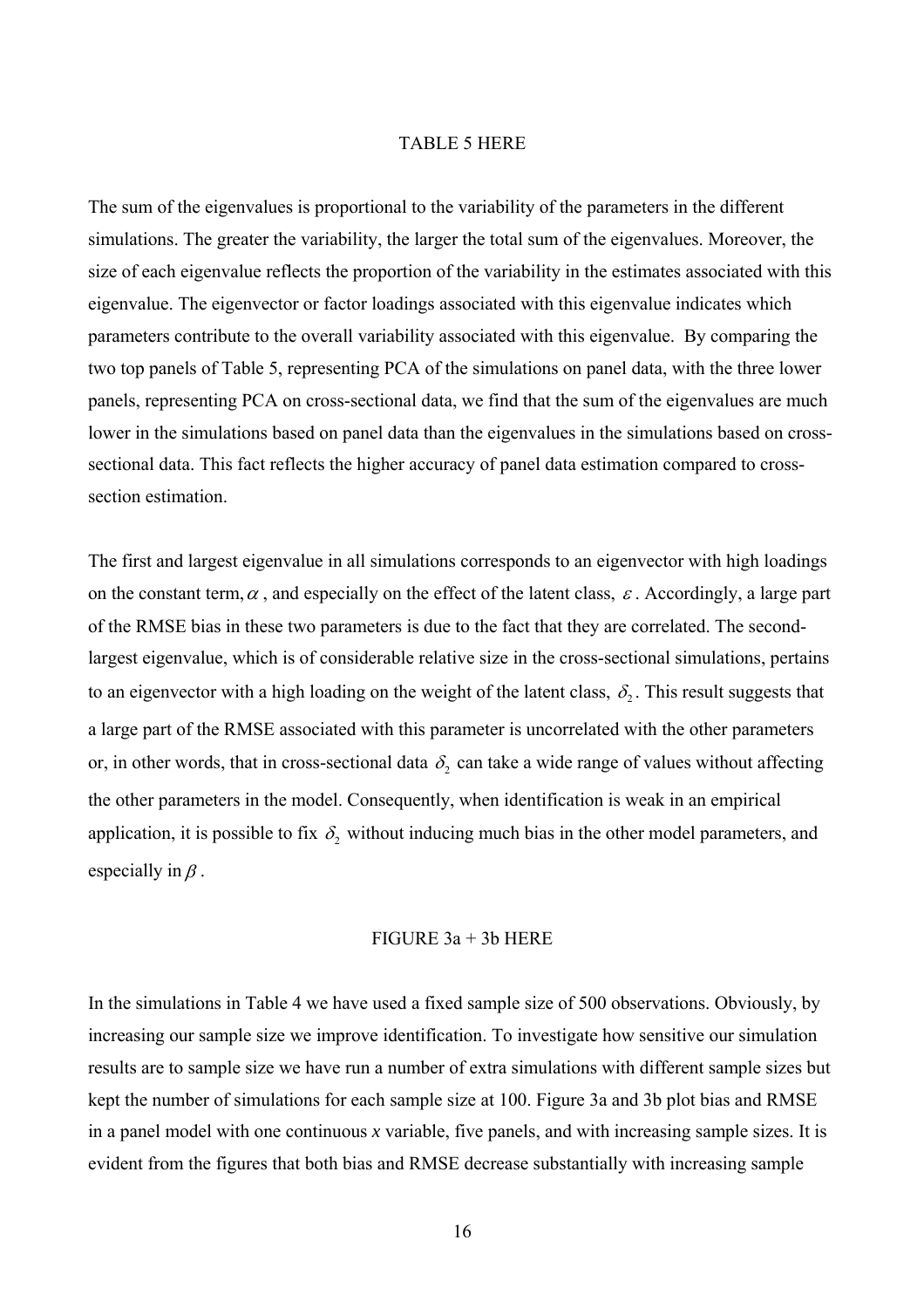size both for the FMBL and the FMBLfw models. In no case, not even with small sample sizes, does the bias for the FMBL and the FMBLfw exceed that of the standard binary logit model. Hence, our results suggest that it is feasible to estimate the FMBL model when one has panel data and rich variation in the independent variables. However, from inspecting the RMSE it seems that with very small samples (less than 400 observations) the FMBL is rather unstable. In such cases the FMBLfw may be preferable since we do not induce much extra bias but obtain better precision compared to the FMBL model in which all parameters are estimated. The FMBLfw outperforms the standard binary logit model in every case both in terms of bias and RMSE.

# FIGURE 4a + 4b HERE

The scenario is somewhat different in situations with cross-sectional data and limited variation in the independent variables. Figure 4a and 4b show bias and RMSE in a cross-sectional simulation with a single *x* variable with only two values. Here, it is evident that the FMBL model exhibits considerable bias and large RMSE. In fact, for small sample sizes the FMBL model exhibits as much bias as the standard binary logit model and a very large RMSE. For larger sample sizes the FMBL model still has a much larger RMSE than the standard binary logit model. These results suggest that the FMBL model does not perform very well in situations with cross-sectional data and limited variation in the independent variables. By contrast, the FMBLfw performs better in this situation and exhibits much less bias than the standard binary logit model for all sample sizes and also smaller RMSE, at least for sample sizes larger than 200 observations. This result suggests that that the FMBLfw might be useful when identification of the FMBL fails or is weak.

#### **4. Empirical Example – Public Support for Redistribution**

In this section we present an empirical illustration of the FMBL and FMBLfw models. We analyze data from the Canadian "Equality, Security, and Community" (ECS) survey, a two-wave panel survey conducted in 2000/2001 (wave 1) and 2002/2003 (wave 2) (see ECS Technical Documentation 1999; Jæger 2006). The ECS includes several subsamples, but we use the National Probability Sample which is representative of adult Canadians. The sample size is around 2,000.

The ECS includes a wide range of binary attitudinal items. In this application we focus on an indicator of whether or not respondents support income redistribution. Public support for income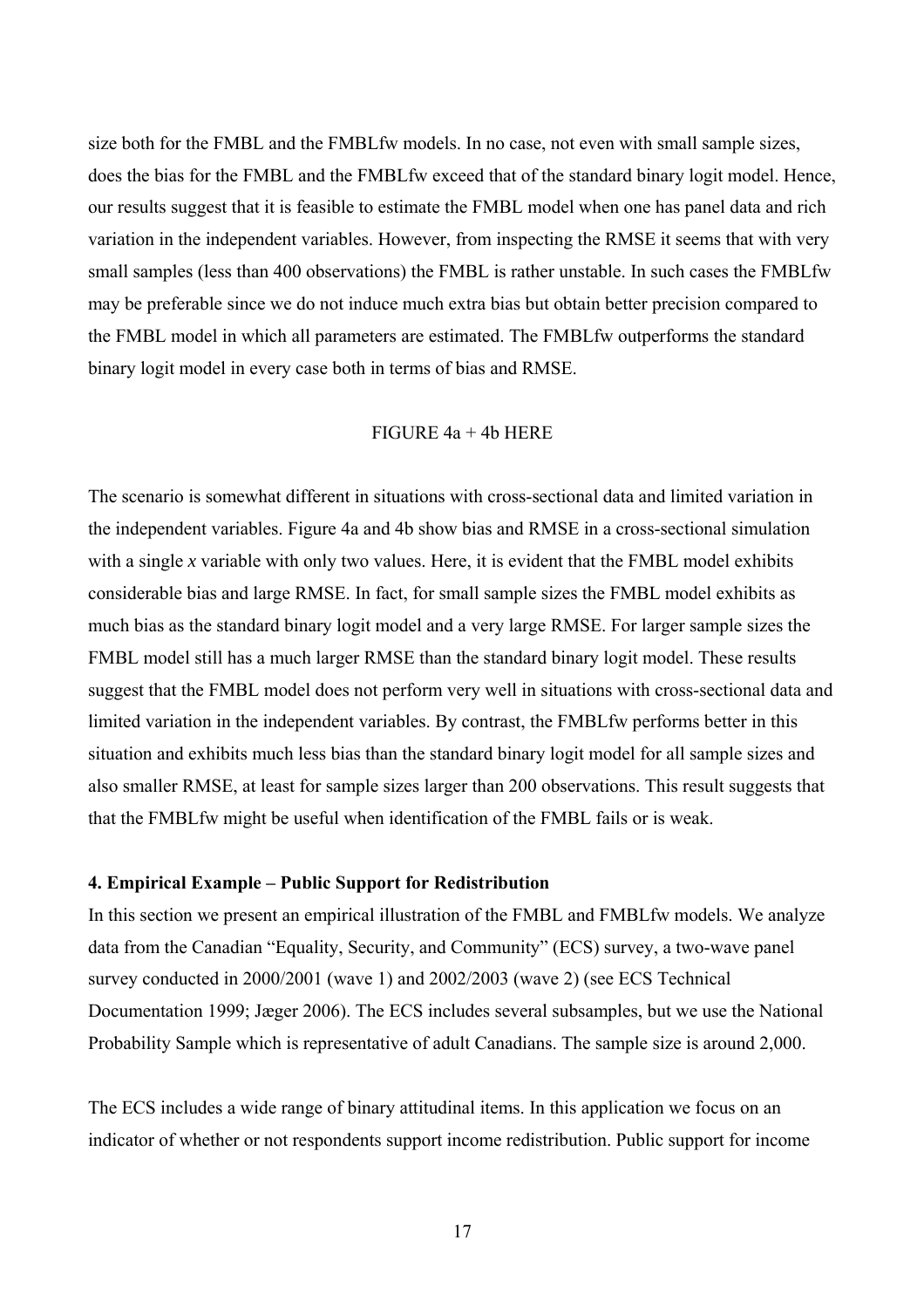redistribution, and determinants of support for redistribution, has been studied extensively in political sociology (e.g., Edlund 1999; Brooks and Manza 2006; Kenworthy and McCall 2008). The respondents in the ECS were asked: "The government must do more to reduce the income gap between rich and poor Canadians". Respondents answered this question by stating that they either agreed or did not agree with the statement. Table 6 shows that in both waves of the ECS the majority of respondents agree with the statement.

# TABLE 6 HERE

We include a number of independent variables in the analysis. First, we include gross personal income in Canadian dollars, here coded into income deciles. Second, we include educational level. Educational level is measured in the ECS survey by ten ordered categories:  $1 = \text{``No schooling''}, 2$ = "Some elementary schooling", 3 = "Completed elementary school", 4 = "Completed secondary/high school",  $5 =$  "Some technical, community college",  $6 =$  "Completed technical, community college",  $7 =$  "Some university",  $8 =$  "Bachelor's Degree",  $9 =$  "Master's Degree", and 10 = "Professional degree or doctorate"). Third, we control for the size of the residential are in which the respondent lives. The available categories are  $1 =$  "small town",  $2 =$  "Census" Agglomeration", and  $3 =$  "Census Metropolitan Area". Fourth, we control for sector of employment with a dummy variable for being employed in the public sector. Finally, we control for gender (with a dummy variable for males) and age in years.

We run three types of models. First, we estimate standard binary logit, FMBL, and FMBLfw models using only the first wave of the ECS data.<sup>[4](#page-19-0)</sup> Second, we estimate the same models using both waves of the ECS data. Using only the first wave of the data allows us to analyze how the different models behave when we use cross-sectional data. We then compare these results with the more accurate results from the models that use both waves. In the cross-sectional case we expect the standard logit model to be biased, the FMBL to be unstable, and the FMBLfw to be more reliable than both the standard binary logit and the FMBL models.

#### TABLE 7 HERE

 $\overline{a}$ 

<span id="page-19-0"></span><sup>&</sup>lt;sup>4</sup> We used a grid search to find the optimal value for the fixed latent class weight in the FMBLfw model. The optimal value for the weight is the value that maximizes the log-likelihood of the FMBLfw model.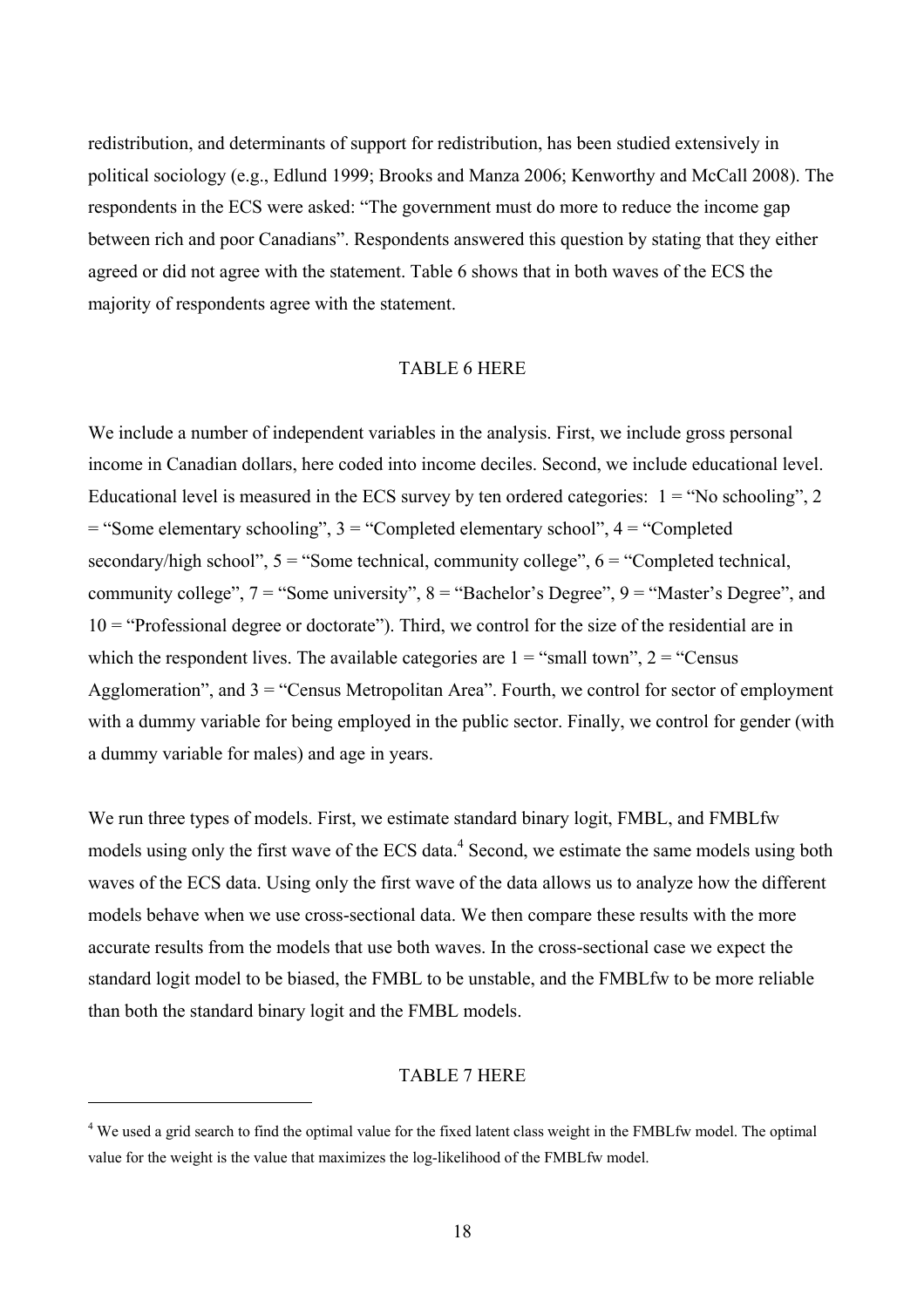Table 7 shows the results from the different model specifications. From the table we see that both in the cross-sectional and panel data models the probability of supporting redistribution is negatively affected by higher income, education, urbanization (size of residential area), and being male. By contrast, public sector employment and age are positively related to support for redistribution. However, we also find that the estimated log-odds ratios vary considerably between the different model specifications and between the cross-sectional and panel data estimations. The FMBL model estimated on panel data is our benchmark model since this model uses the panel information in the data and controls for (well-identified) unobserved heterogeneity and, in doing so, produces the most trustworthy results.

As expected, the standard binary logit model is unaffected by whether or not one uses crosssectional or panel data. In both cases the model greatly underestimates the log-odds ratios compared to the benchmark FMBL panel data model. The log-odds estimates from the FMBL model based on cross-sectional data are very similar to those in the standard logit model and, thus, are also severely biased. The estimated weight parameter in the FMBL model based on cross sectional data is also very large which indicates poor identification. Results from the FMBLfw model based on crosssectional data also suggest weak identification since the standard errors of most of the parameter estimates are larger than both those in the standard logit and FMBL models based on cross-sectional data.

To evaluate the consistency of the three different cross-sectional models the last three columns in Table 7 report whether the estimated effects of the independent variables from these models differ significantly from those obtained from our benchmark model, the panel data FMBL model. Here, we find that only in the case of the cross-sectional FMBLfw model do all the estimated effects of the independent variables *not* differ significantly from the results obtained from the panel data FMBL model. In the standard binary logit and the FMBL models three out of six effects do not differ from those of the benchmark model. Consequently, although the FMBLfw model is somewhat imprecise when used with cross-sectional data, it yields much more trustworthy results than both the cross-sectional standard binary logit and FMBL models.

# **5. Conclusions**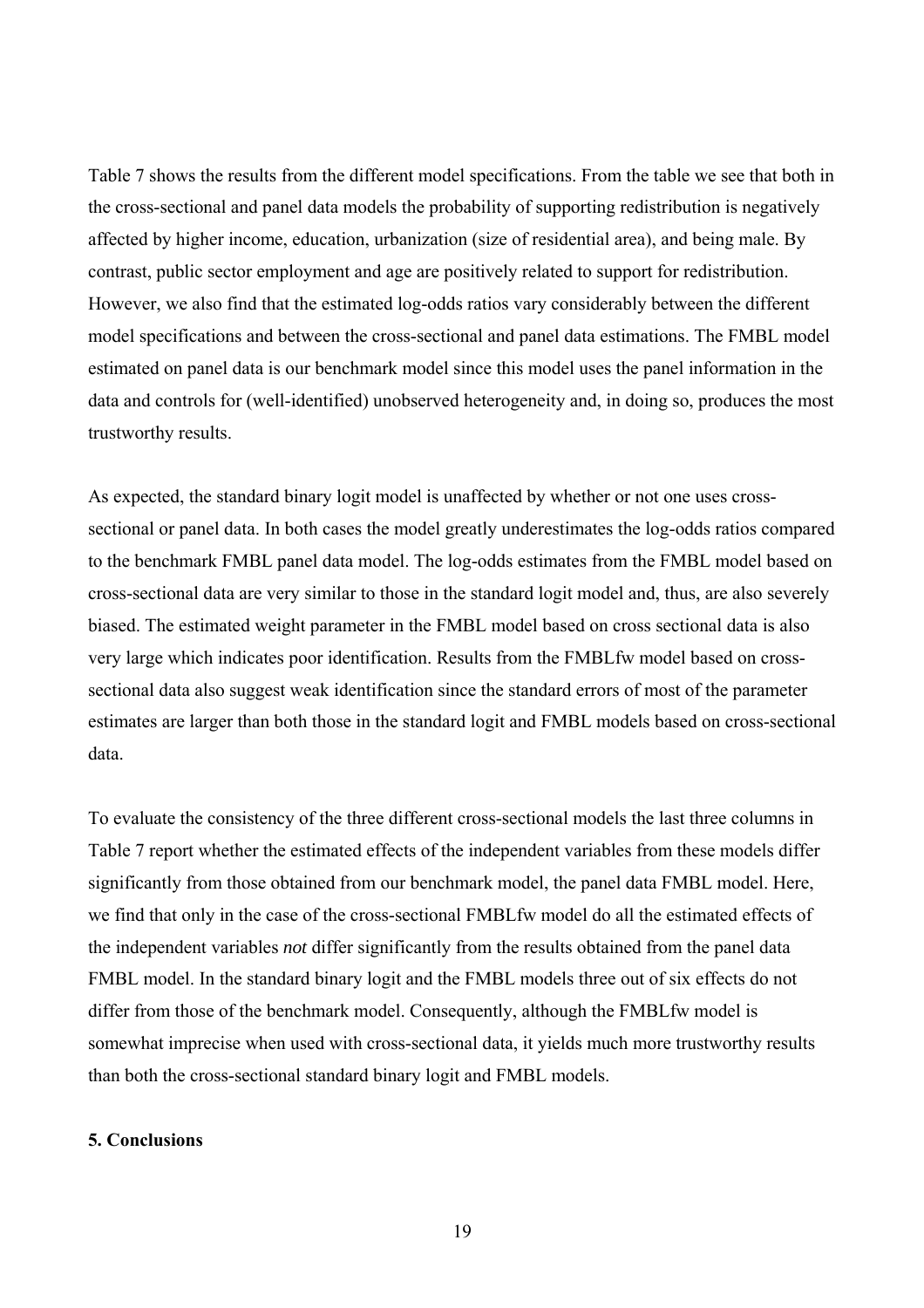Unobserved heterogeneity is particularly important in non-linear regression models. Unobserved heterogeneity leads to biased parameter estimates of the effect of independent variables on the outcome and to incorrect inference. Furthermore, unless one has rich panel data it may be difficult to deal effectively with bias from unobserved heterogeneity.

This paper proposes a new approach to dealing with unobserved heterogeneity in the binary logit model which is useful in applied research. Our approach, which also generalizes to situations with other types of limited dependent variables, builds on the finite mixture framework which models the unobserved heterogeneity via latent classes that capture unobserved sub groups in the data. By modeling membership of these latent classes jointly with the probability of experiencing the binary outcome of interest, it is possible to reduce bias from unobserved heterogeneity. We argue that our Finite Mixture Binary Logit (FMBL) approach might be useful in applied research where it is difficult to identify the unobserved heterogeneity, for example when the researcher has only crosssectional data or short panels. We present simulation evidence which shows that the FMBL model is superior to the standard binary logit model in terms of reducing bias in the estimated effects of independent variables. Furthermore, we suggest that in situations where the FMBL model is poorly identified, for example in situations with cross-sectional data (or short panels) or with limited variability in the dependent and independent variables, it is useful to fix the parameter for the weight of one or more of the latent classes. Fixing the weight of one of the latent classes has little impact on the other parameters in the model but improves identification and precision, especially in comparison with the standard binary logit model. We also propose a grid search method to find the optimal value of the fixed latent class weight. Finally, we provide an empirical illustration of our new approach using Canadian panel data on public support for redistribution and show that our restricted FMBLfw model is superior to both the FMBL and the standard binary logit model when used with cross-sectional data.

Our new approach contributes to the growing awareness about the impact of unobserved heterogeneity in applied research and the limitations of standard regression models. To address these issues the existing literature generally points to more complicated models. However, theoretical identification of these models is not always clear, and their implementation in practice is often cumbersome. This paper shows how a particular class of models, a binary logit model that allows for unobserved heterogeneity, can be identified from different sources of variation in the

20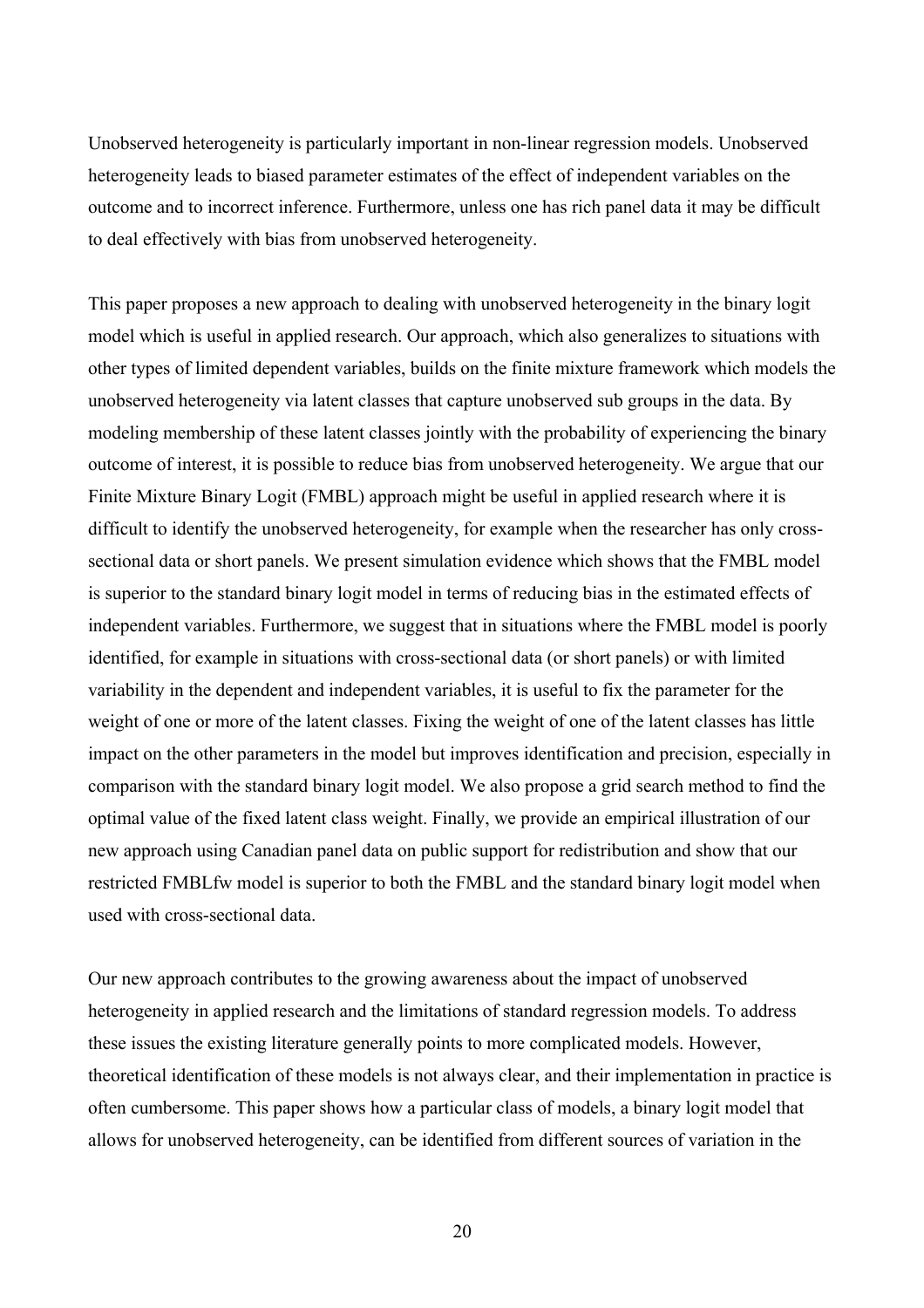data. Although our FMBL model is theoretically identified it may be difficult to estimate with cross-sectional data or short panels. To remedy this problem we suggest simplifying the FMBL model by fixing one of the latent class weights. This simplification makes the model easier to estimate but does not have any substantive impact on the precision of the estimated effects of the independent variable on the binary outcome. The simplified approach might then be useful for applied researchers for whom the main objective is to obtain unbiased estimates of the effects of independent variables.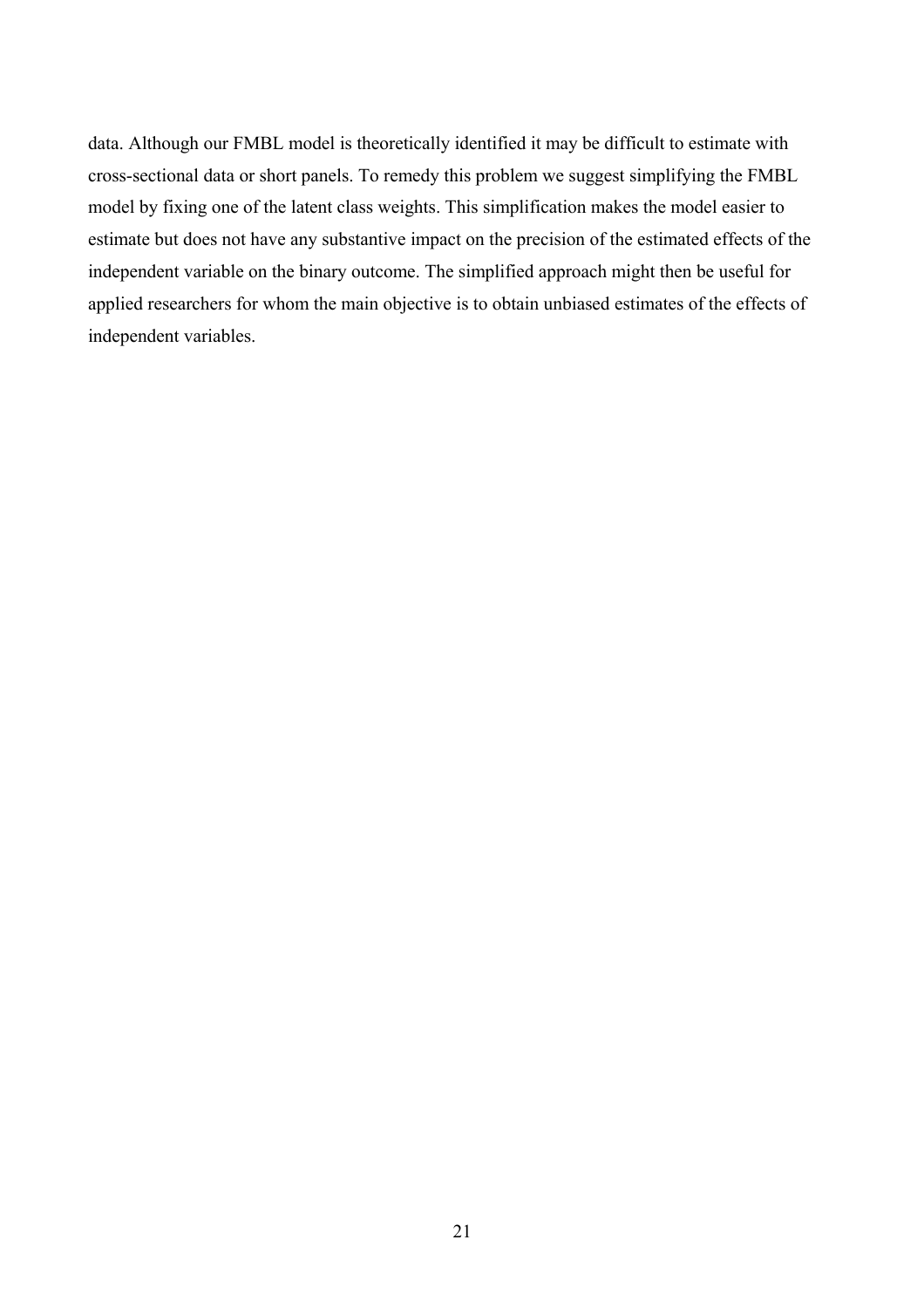#### **Appendix A: The function** *f(.)* **in Equation 12.**

$$
t=\frac{pe^{\alpha_1}+e^{\alpha_2}+e^{\alpha_2+\alpha_1}-e^{\alpha_2}p}{pe^{\alpha_1}-e^{\alpha_2}p-1-e^{\alpha_1}}, w=\frac{-pe^{\alpha_1+\beta x}-e^{\beta x+\alpha_2}-e^{2\beta x+\alpha_2+\alpha_1}+e^{\beta x+\alpha_2}p}{-pe^{\alpha_1+\beta x}+e^{\beta x+\alpha_2}p+1+e^{\alpha_1+\beta x}}.
$$

When  $\alpha_1 = \alpha_2 = \alpha$  we get  $t = -e^{\alpha}$  and  $w = -e^{a+\beta x}$  and  $\ln (e^{\alpha}) + \ln (e^{\alpha + \beta x})$ *x*  $\alpha$  |  $\ln \int e^{(\alpha+\beta)}$  $\beta = \frac{1}{\sqrt{1-\frac{1}{2}}} = \beta$  $\tilde{g} = \frac{\ln(e^{\alpha}) + \ln(e^{\alpha+\beta x})}{\beta} = \beta$ .

### **Appendix B: Proof of proposition.**

 $(e^{\Lambda}e^{\epsilon})$  $\left( e^{\alpha}e^{\beta} \right)$  $(e^{\Lambda} e^{\epsilon})$  $\left\lvert e^{\cdots}\, e^{\cdots}\right\rvert$  $e^{(y'-y)\varepsilon} (1 + e^{\Lambda} e^{\varepsilon} + e^{\Lambda'} + e^{\Lambda} e^{\Lambda'} e^{\varepsilon}) = 1 + e^{\Lambda} + e^{\Lambda'} e^{\varepsilon} + e^{\Lambda} e^{\Lambda'} e^{\varepsilon}$  (\*)  $\frac{1+e^{\Lambda}e^{\varepsilon}}{2\left(e^{\Lambda}e^{\varepsilon j}\right)^{\gamma}P(\Xi=\varepsilon_{\beta})}=\frac{1+e^{\Lambda}e^{\varepsilon}}{\int_{0}^{1-2}\left(e^{\Lambda}e^{\varepsilon j}\right)^{\gamma}}$ 1  $1+1+e^{\Lambda}e^{\epsilon j}$   $\qquad \qquad \frac{1}{j-1}$   $1+e^{\Lambda}$  $\frac{e^{A}e^{\epsilon}}{B}$  =  $\exp(\alpha + Bx')$  Then:  $\frac{e^{A}e^{\epsilon}}{1 + e^{A}e^{\epsilon}}$  =  $\frac{e^{A'}e^{\epsilon}}{1 + e^{A'}e^{\epsilon}}$  $(\Xi = \varepsilon_i)$   $j=2\left[ e^{\Lambda} e^{i\theta} \right]$   $P(\Xi = \varepsilon_i)$  $1+1+e^{\Lambda}e^{i\theta}$   $\qquad \qquad \overline{1} = 1$  1 : let  $e^{\Lambda} = \exp(\alpha + \beta x), e^{\Lambda'} = \exp(\alpha + \beta x')$ . Then: If  $y = y'$ ,  $\Lambda \neq \Lambda'$  (cross-sectional data) (\*) reduces to:  $e^{\Lambda}e^{\varepsilon} + e^{\Lambda'} = e^{\Lambda'}e^{\varepsilon} + e^{\Lambda} \Rightarrow e^{\varepsilon} = 1 \Rightarrow \varepsilon = 0$ .  $\frac{1}{2} \left( e^{\Lambda} e^{\varepsilon j} \right)^y P(\Xi = \varepsilon_j)$   $\frac{1}{2} \left( e^{\Lambda^{\prime}} e^{\varepsilon j} \right)^y P(\Xi = \varepsilon_j)$  $\sum_{j=1}$   $1+1+e^{\Lambda}e^{\varepsilon j}$   $\sum_{j=1}$   $1+e^{\Lambda}e^{\varepsilon j}$  $e^{\Lambda}e^{\varepsilon}$  *P*  $(E=\varepsilon)$   $\qquad$   $\qquad$   $\qquad$   $\qquad$   $\qquad$   $\qquad$   $\qquad$   $\qquad$   $\qquad$   $\qquad$   $\qquad$   $\qquad$   $\qquad$   $\qquad$   $\qquad$   $\qquad$   $\qquad$   $\qquad$   $\qquad$   $\qquad$   $\qquad$   $\qquad$   $\qquad$   $\qquad$   $\qquad$   $\qquad$   $\qquad$   $\qquad$   $\qquad$   $\qquad$   $\qquad$   $\qquad$   $e^{\Lambda}e^{\varepsilon}$   $1+e^{\Lambda}e^{\varepsilon}$  $e^{\Lambda}e^{\epsilon_j}$  |  $P(\Xi=\epsilon_i)$   $i=2\left[e^{\Lambda}e^{\epsilon_j}\right]$  |  $P$  $e^{\Lambda}e^{\epsilon j}$   $\qquad \qquad \frac{1}{i-1}$   $1+e^{\Lambda}e^{\epsilon j}$ *Proof* : let  $e^{\lambda} = \exp(\alpha + \beta x), e^{\lambda} = \exp(\alpha + \beta x)$ ε ε ε είναι της επιτροποιησής της προσ ε: Δίκινε ει τε ειναιστε  $(\alpha + \beta x), e^{\Lambda^x} = \exp(\alpha + \beta x^x)$ . Then:  $\frac{1 + e^{i\phi}e^x}{\int e^{i\phi}e^{i\phi}e^{i\phi}} = \frac{1 + e^{i\phi}e^x}{\int e^{i\phi}e^{i\phi}e^{i\phi}e^{i\phi}} = \frac{1 + e^{i\phi}e^x}{\int e^{i\phi}e^{i\phi}e^{i\phi}e^{i\phi}e^{i\phi}}$  $\Lambda \, . \, \varepsilon$  1.  $\Lambda$  $=2\left(e^{\Lambda}e^{\epsilon j}\right)^{y}P(\Xi=\epsilon_{i})$   $j=2\left(e^{\Lambda}e^{\epsilon j}\right)^{y}P(\Xi=\epsilon_{i})$  $\frac{1}{z-1}$  1+1+ $e^{\Lambda}e^{\varepsilon j}$   $\frac{1}{z-1}$  1+ $e^{\Lambda}$  $\Xi = \varepsilon$ )  $\left( e^{\Lambda} e^{\varepsilon} \right)^{\varepsilon} P(\Xi =$  $A = \exp(\alpha + \beta x) e^{\Lambda t} = \exp(\alpha + \beta x)$  Then  $\frac{1 + e^{\Lambda}e^{\epsilon}}{1 + e^{\Lambda}e^{\epsilon}} = \frac{1 + e^{\Lambda}e^{\epsilon}}{1 + e^{\Lambda}e^{\epsilon}}$  $\Xi = \varepsilon_i$ )  $j=2\left(e^{\Lambda^{\prime}}e^{\varepsilon j}\right)$   $P(\Xi =$  $+1+e^{\Lambda}e^{\epsilon j}$   $\qquad \qquad \overline{1}$   $1+$  $= \exp(\alpha + \beta x), e^{\Lambda'} = \exp(\alpha + \beta x')$ . Then:  $\frac{1 + e^{\Lambda} e^{\epsilon}}{y} = \frac{1 + e^{\Lambda} e^{\epsilon}}{y}$  $\sum$   $\frac{(1+i)$   $\ell_i}{(1+i)$   $\ell_i}$   $\sum$  $(e^{\varepsilon})^2$  { $e^{\Lambda}e^{\Lambda^*}$ } +  $e^{\varepsilon}$  {1+ $e^{\Lambda} - e^{\Lambda}e^{\Lambda^*}$ } - { $e^{\Lambda} + 1$ } = 0 (\*\*). This is a second order polynomial If  $y = 0$ ,  $y' = 1$ , (panel data, the case  $y = 1$ ,  $y' = 0$  being similar) from (\*) we get: in  $e^{\epsilon}$  with roots  $-\frac{1+e^{\lambda}e^{\lambda}}{e^{\lambda}e^{\lambda}}$  and 1. As the first root is negative we can discard this solution and is only left with  $e^{\varepsilon} = 1 \Rightarrow \varepsilon = 0$ . Λ Λ

 $\epsilon$ <sup>y</sup>

*y y*

ε ν πιστηματικό της και το προσπαθεί της προσ

 $(\Lambda_{\alpha} \mathcal{E})^{\gamma}$   $D(\Xi_{\alpha})$   $(\Lambda_{\alpha} \Lambda_{\alpha})$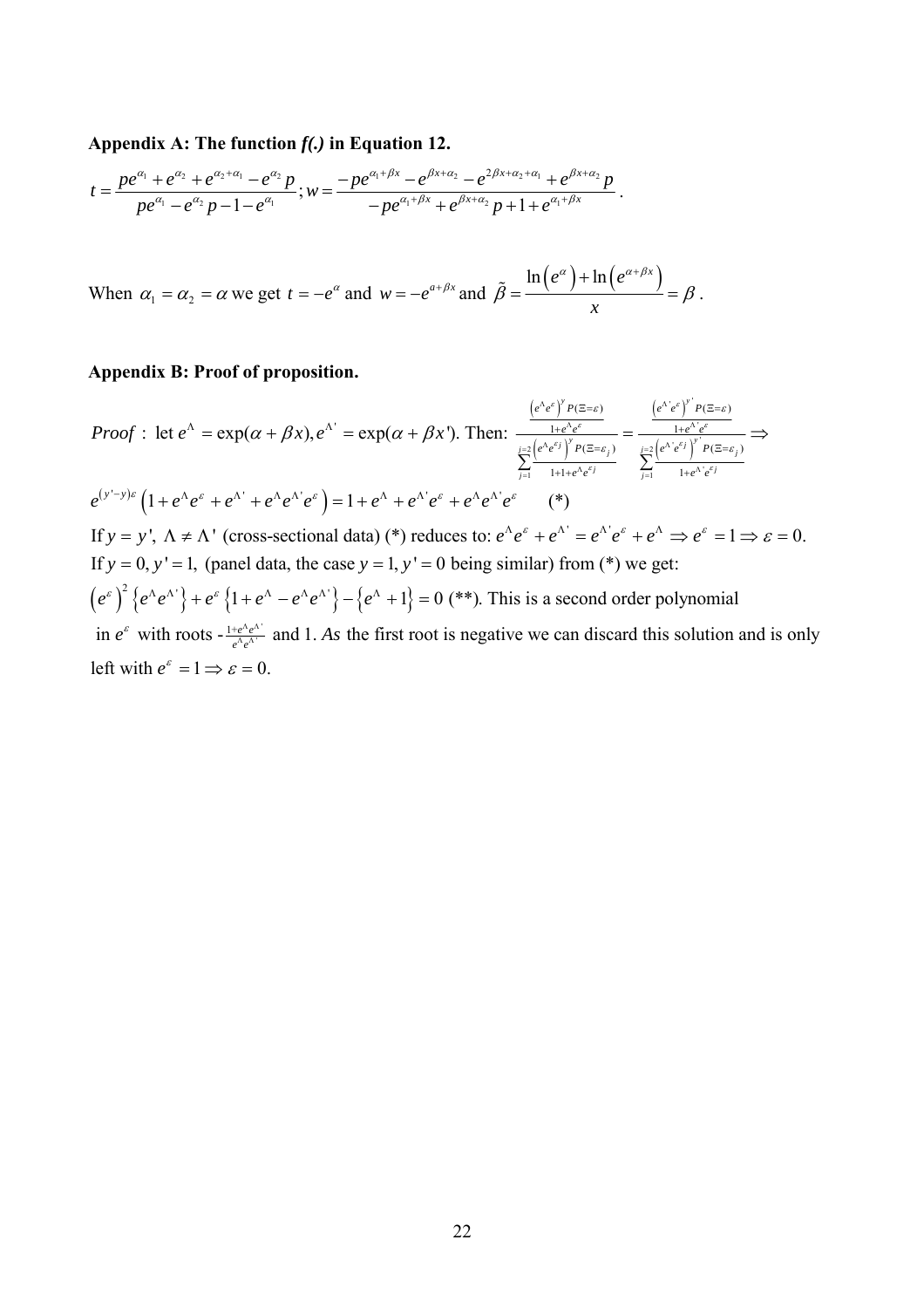#### **References**

- Abramson, Charles, Rick L. Andrews, Imran S. Currim, and Morgan Jones 2000. "Parameter Bias from Unobserved Effects in Multinomial Logit Model of Consumer Choice." *Journal of Marketing Research* 37:410-426.
- Bearse, Peter, Jos Canals-Cerd, and Paul Rilstone 2007. "Efficient Semiparametric Estimation of Duration Models with Unobserved Heterogeneity." *Econometric Theory* 23:281-308.
- Bretagnolle, J., and C. Huber-Carol 1988. "Effects of Omitting Covariates in Cox's Models for Survival Data." *Scandinavian Journal of Statistics* 15:125-138.
- Brooks, Clem, and Jeff Manza 2006. "Social Policy Responsiveness in Developed Democracies." *American Sociological Review* 71:474-494.
- Davies, Richard B. 1993. "Nonparametric control for residual heterogeneity in modelling recurrent behaviour." *Computational Statistics & Data Analysis* 16:143-160.
- Dayton, Chauncey M. 1999. *Latent Class Scaling Analysis*. Thousand Oaks, CA: Sage.
- Edlund, Jonas 1999. "Trust in government and welfare regimes: Attitudes to redistribution and financial cheating in the USA and Norway." *European Journal of Political Research* 35:341- 370.
- ESC Technical Documentation 1999. *Equality, Security and Community (ESC) Wave 1, Data Collection. Technical Documentation*. Toronto: Institute of Social Research, York University.
- Goodmann, Leo A. 1974. "Exploratory latent structure analysis using both identifiable and unidentifiable models." *Biometrika* 61:215–231.
- Ejrnæs, Mette, and Anders Holm 2006. "Comparing Fixed Effect and Covariance Structure Estimators." *Sociological Methods and Research* 35: 61-83.
- Halaby, Charles N. 2004. "Panel Model in Sociological Research: Theory into Practice." *Annual Review of Sociology* 30:507-544.
- Heckman, James J., and Burton Singer 1984. "A Method for Minimizing the Impact of Distributional Assumptions in Econometric Models for Duration Data." *Econometrica* 52:271- 320.
- Holm, Anders 2002. "The Effect of Training on Search Durations; A Random Effects Approach." *Labour Economics* 9:433-450.
- Jæger, Mads Meier 2006. "What makes people support public responsibility for welfare provision: Self-interest or political ideology?" *Acta Sociologica* 49:321-338.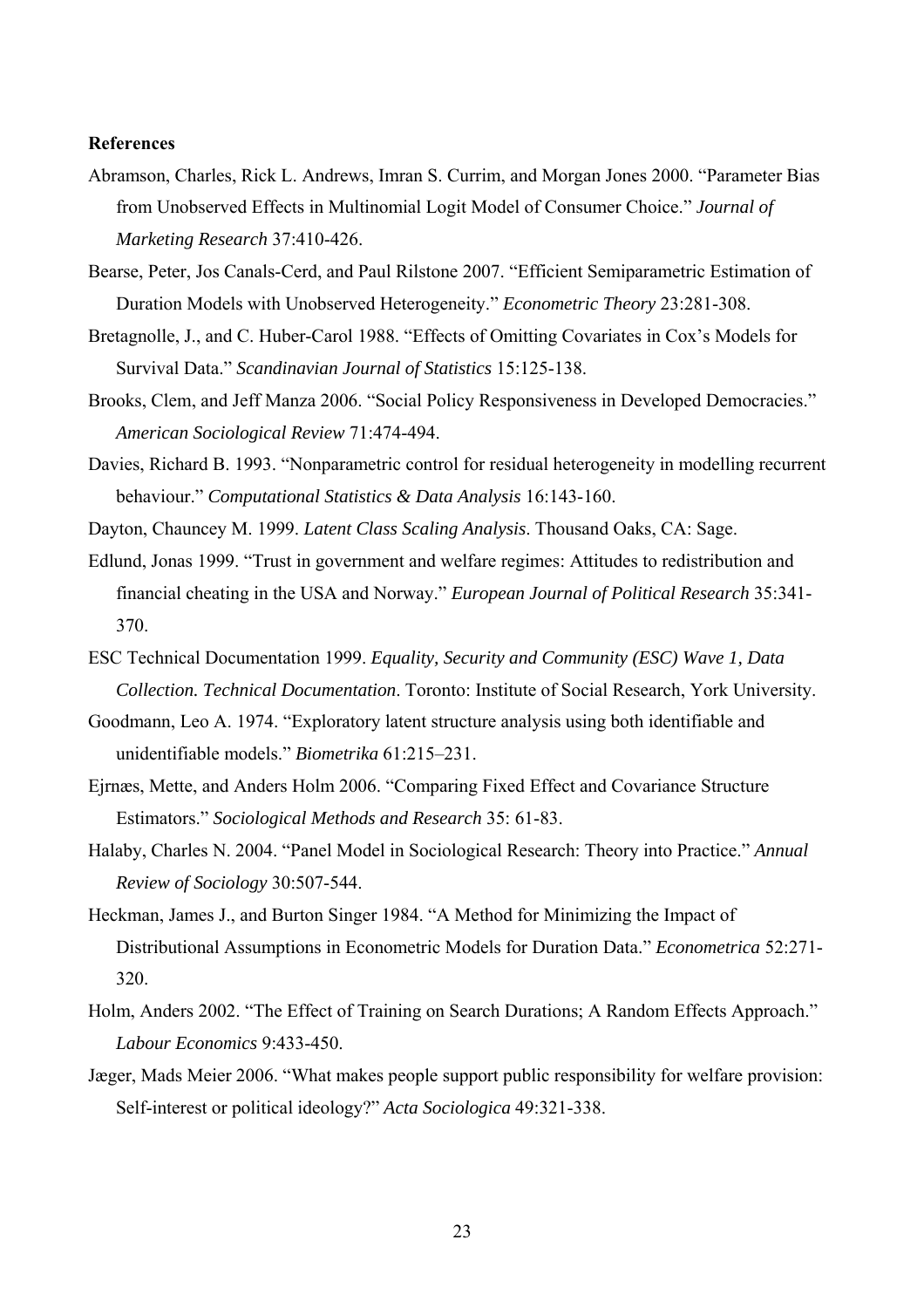- Jæger, Mads, and Anders Holm 2007. "Does parents' economic, cultural, and social capital explain the social class effect on educational attainment in the Scandinavian mobility regime?" *Social Science Research* 36:719-744.
- Kenworthy, Lane, and Leslie McCall 2008. "Inequality, Public Opinion, and Redistribution." *Socio-Economic Review* 6: 35-68.
- Lindsay, Bruce G. 1983a. "The geometry of mixture likelihoods: a general theory." *Annals of Statistics* 11:86-94.
- Lindsay, Bruce G. 1983b. "The geometry of mixture likelihoods, Part II: the exponential family." *Annals of Statistics* 11:783-792.

[McCutcheon,](http://en.wikipedia.org/w/index.php?title=A._L._McCutcheon&action=edit&redlink=1) Allan L. [1987.](http://en.wikipedia.org/wiki/1987) *Latent class analysis*. Thousand Oaks, CA: [Sage Publications](http://en.wikipedia.org/wiki/Sage_Publications).

- Murphy, S. A., and A. W. Van Der Vaart 2000. "On Profile Likelihood." *Journal of the American Statistical Association* 95:449-465.
- Vermunt Jeroen K. 1997. *Log-linear models for event history histories*. Thousand Oaks, CA: Sage Publications.

#### **Acknowledgements**

We gratefully acknowledge comments from participants at the seminar in applied statistics held at the University of Aarhus, the Advanced Quantitative Sociologists group at the University of Copenhagen, participants at the RC33 meeting in Naples, 2008 (especially Vernon Gayle and Martin Speiss), and Søren Risbjerg Thomsen and Jan Høgelund.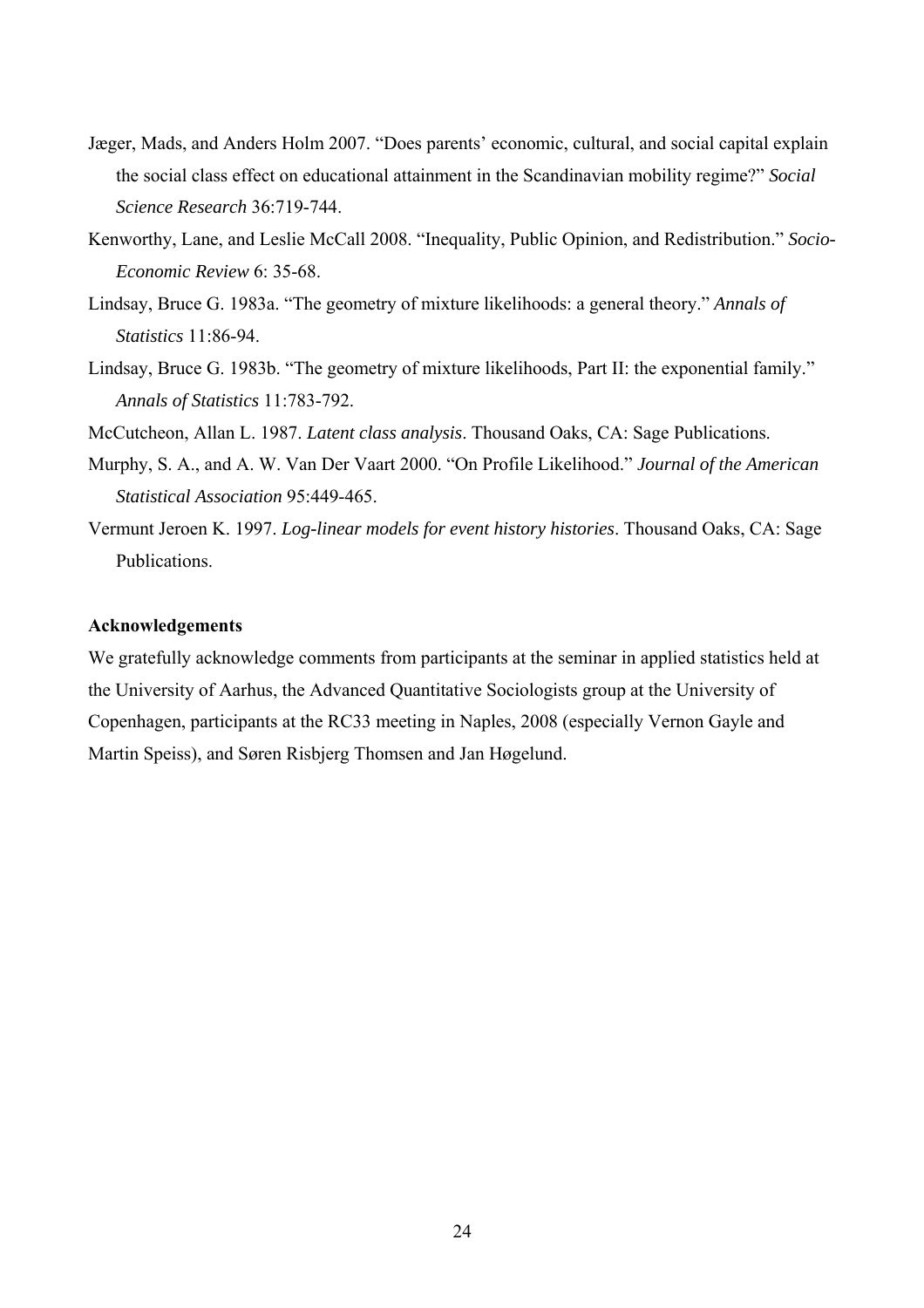Table 1. Stylized Data.

|         | $Y=I$ | $Y=0$ |
|---------|-------|-------|
| $X=0$   | 52    | 148   |
| $X = I$ | 100   | 100   |
| $X = 2$ | 148   | 52    |
| $X = 3$ | 188   | 12    |

# Table 2. Stylized Data Stratified by Sub Group

|         | Group 1 |       | Group 2 |    |  |
|---------|---------|-------|---------|----|--|
|         | $Y=I$   | $Y=0$ | $Y=0$   |    |  |
| $X=0$   | 50      | 50    | 2       | 98 |  |
| $X = I$ | 88      | 12    | 12      | 88 |  |
| $X = 2$ | 98      | 2     | 50      | 50 |  |
| $X = 3$ | 100     |       | 88      | 12 |  |

Table 3. Parameter Estimates from the Binary Logit and FMBL models

| $\alpha$ |       | $\mathcal{E}$            | $P(\Xi = \varepsilon)$ | $Loe-$                                                                 |
|----------|-------|--------------------------|------------------------|------------------------------------------------------------------------|
|          |       |                          |                        | Likelihood                                                             |
| 0.447    |       | $\overline{\phantom{0}}$ |                        | - 53499.84                                                             |
| -1.135   | 1.175 | $\overline{\phantom{0}}$ |                        | $-41479.12$                                                            |
| 0.013    | 2.026 | -4.078                   | 0.500                  | - 41324.56                                                             |
|          |       |                          |                        | Tuble 5. I diditional estimates from the Dinary Even and I will models |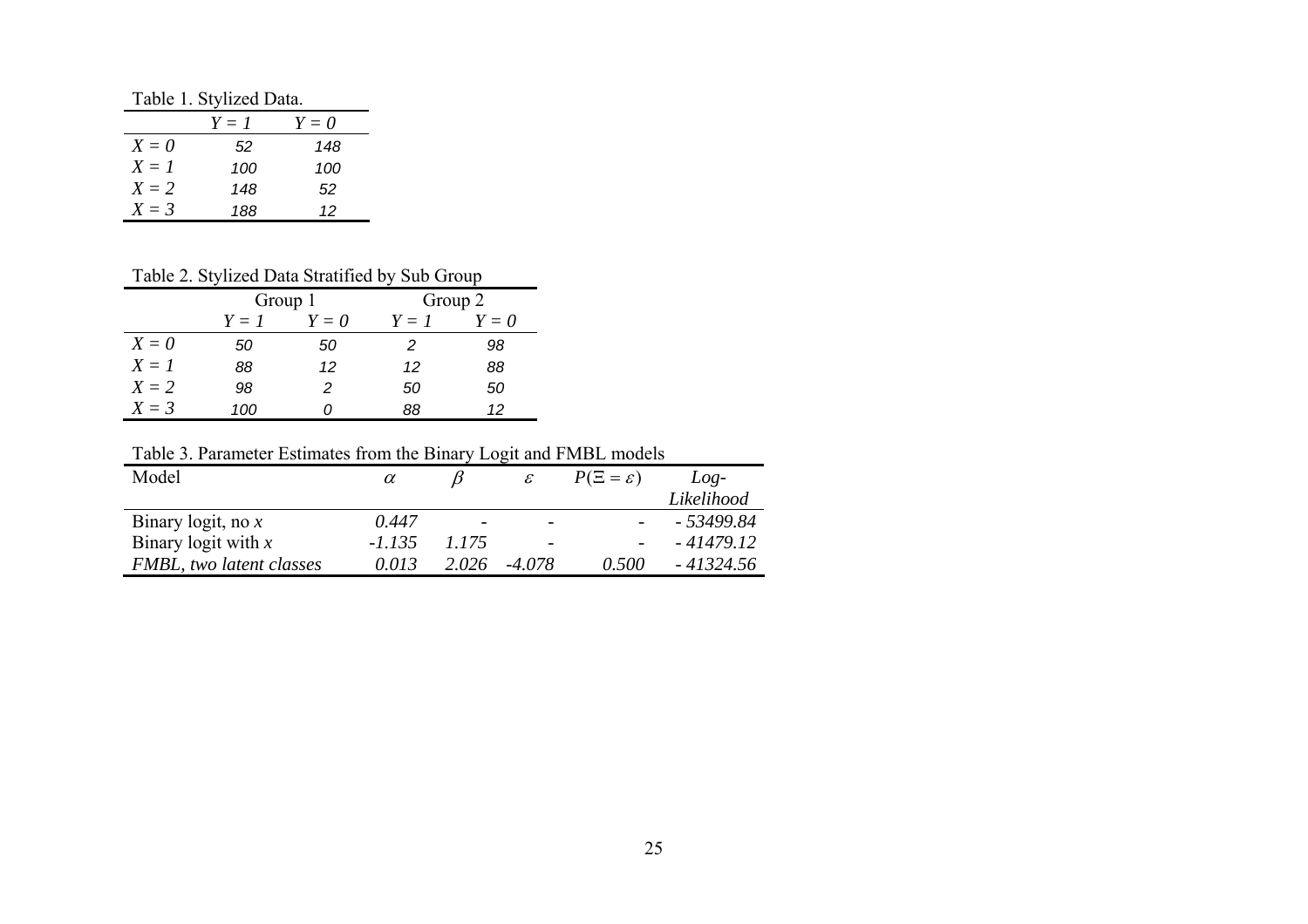|             |                              | <b>Standard Binary</b> |               | FMBL,              |             | FMBLfw      |             |
|-------------|------------------------------|------------------------|---------------|--------------------|-------------|-------------|-------------|
|             |                              | logit                  |               | two latent classes |             |             |             |
| Setup       | True                         | <b>Bias</b>            | <b>RMSE</b>   | <b>Bias</b>        | <b>RMSE</b> | <b>Bias</b> | <b>RMSE</b> |
|             | value                        |                        |               |                    |             |             |             |
| Five        | $\alpha = -0.3$              | $-0.636$               | 1.962         | 0.028              | 0.011       | 0.238       | 0.282       |
| Panels,     | $\beta = 0.4$                | $-0.278$               | 0.318         | $-0.003$           | 0.013       | $-0.075$    | 0.033       |
| Values of   | $\varepsilon = 0.5$          |                        |               | 0.101              | 0.005       | $-0.057$    | 0.005       |
| $x: \infty$ | $\delta_2 = -0.15$           |                        |               | 0.060              | 0.021       |             |             |
| Two         | $\alpha = 0.3$               | $-0.631$               | 1.928         | 0.071              | 0.062       | 0.441       | 1.005       |
| Panels,     | $\beta = 0.4$                | $-0.260$               | 0.275         | 0.013              | 0.018       | $-0.073$    | 0.032       |
| Values of   | $\varepsilon = 0.5$          |                        |               | $-0.117$           | 0.039       | $-2.443$    | 0.196       |
| x: 2        | $\delta$ <sub>2</sub> =-0.15 |                        |               | 0.036              | 0.020       |             |             |
|             | $\alpha = -0.3$              | $-0.632$               | 1.942         | 1.221              | 17.681      | 1.489       | 18.663      |
| One Panel,  | $\beta = 0.4$                | $-0.263$               | 0.289         | 0.153              | 3.186       | 0.052       | 0.140       |
| Values of   | $\varepsilon = 0.5$          |                        |               | $-13.029$          | 15.071      | $-17.802$   | 15.333      |
| x: 2        | $\delta_2 = -0.15$           |                        |               | $-1.556$           | 27.658      |             |             |
|             | $\alpha = 0.3$               | $-0.634$               | 1.959         | 1.049              | 13.098      | 0.403       | 8.486       |
| One Panel,  | $\beta = 0.4$                | $-0.274$               | 0.328         | 0.092              | 1.449       | $-0.141$    | 0.192       |
| Values of   | $\varepsilon = 0.5$          |                        |               | $-11.077$          | 10.914      | $-0.773$    | 8.352       |
| x: 4        | $\delta_2 = -0.15$           |                        |               | $-1.242$           | 19.597      |             |             |
|             | $\alpha = 0.3$               | $-0.633$               | 1.955         | 1.289              | 18.455      | 0.684       | 11.302      |
| One Panel,  | $\beta = 0.4$                | $-0.277$               | 0.347         | 0.112              | 1.903       | $-0.117$    | 0.199       |
| Values of   | $\varepsilon = 0.5$          |                        |               | $-14.187$          | 4.913       | $-4.947$    | 10.221      |
| $x: \infty$ | $\delta_2 = -0.15$           |                        | $\frac{1}{2}$ | $-1.327$           | 24.266      |             |             |

Table 4. Simulation Results. Bias and RMSE

*Note*:  $\delta_2$  fixed to 0. Number of observations = 500. Bias is the average deviation between the estimated values of the parameters and the true values.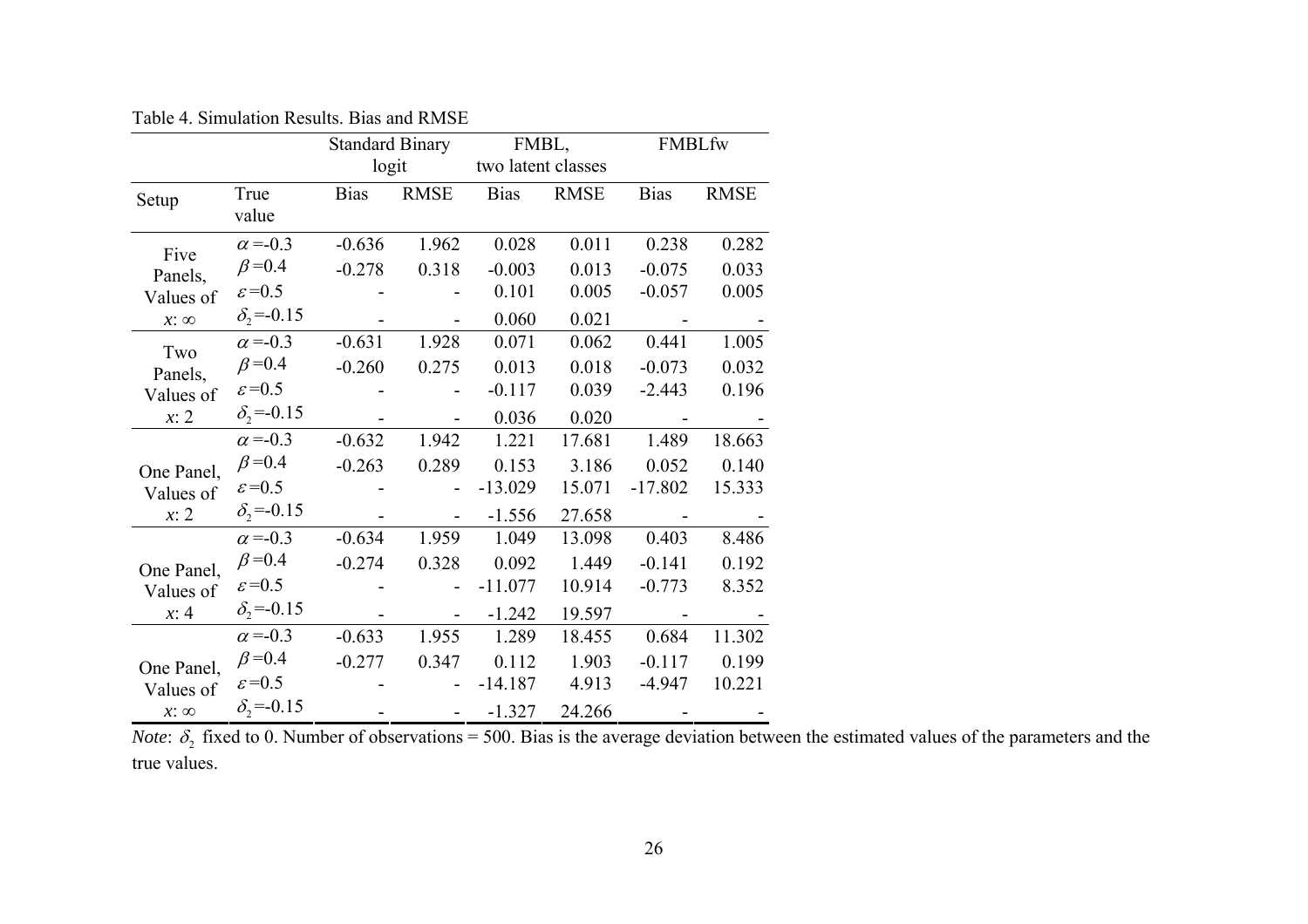|                                | PC1      | PC <sub>2</sub> | PC <sub>3</sub> | PC4      |
|--------------------------------|----------|-----------------|-----------------|----------|
| Five panels, two values of $x$ |          |                 |                 |          |
| Eigenvalues                    | 1.386    | 0.112           | 0.075           | 0.035    |
| $\alpha$                       | 0.448    | $-0.417$        | 0.257           | $-0.748$ |
| $\beta$                        | 0.001    | 0.164           | $-0.901$        | $-0.401$ |
| $\mathcal E$                   | $-0.892$ | $-0.155$        | 0.148           | $-0.398$ |
| $\delta_{2}$                   | $-0.055$ | $-0.881$        | $-0.316$        | 0.350    |
| Two panels, two values of $x$  |          |                 |                 |          |
| Eigenvalues                    | 1.683    | 0.422           | 0.145           | 0.078    |
| $\alpha$                       | 0.471    | $-0.461$        | 0.421           | $-0.623$ |
| $\beta$                        | $-0.012$ | 0.045           | $-0.808$        | $-0.588$ |
| $\mathcal{E}_{\mathcal{E}}$    | $-0.879$ | $-0.183$        | 0.260           | $-0.354$ |
| $\delta_{2}$                   | $-0.066$ | $-0.867$        | $-0.320$        | 0.375    |
| One panel, two values of x     |          |                 |                 |          |
| Eigenvalues                    | 5.481    | 4.146           | 1.530           | 1.018    |
| $\alpha$                       | 0.383    | $-0.328$        | 0.852           | $-0.143$ |
| $\beta$                        | 0.017    | 0.036           | $-0.159$        | $-0.987$ |
| $\mathcal{E}_{0}^{2}$          | $-0.915$ | $-0.262$        | 0.298           | $-0.073$ |
| $\delta_{2}$                   | 0.126    | $-0.907$        | $-0.401$        | 0.034    |
| One panel, two values of $x$   |          |                 |                 |          |
| Eigenvalues                    | 5.448    | 3.801           | 1.866           | 1.233    |
| $\alpha$                       | 0.408    | $-0.241$        | 0.620           | 0.625    |
| $\beta$                        | $-0.025$ | 0.030           | $-0.696$        | 0.717    |
| $\mathcal E$                   | $-0.902$ | $-0.256$        | 0.260           | 0.232    |
| $\delta_{1}$                   | 0.141    | $-0.936$        | $-0.253$        | $-0.202$ |
| One panel, two values of $x$   |          |                 |                 |          |
| Eigenvalues                    | 6.182    | 4.559           | 2.146           | 1.282    |
| $\alpha$                       | 0.365    | $-0.254$        | 0.807           | 0.388    |
| $\beta$                        | $-0.097$ | 0.069           | $-0.376$        | 0.919    |
| $\mathcal{E}_{\mathcal{C}}$    | $-0.926$ | $-0.113$        | 0.356           | 0.056    |
| $\delta_{\rm i}$               | 0.005    | $-0.958$        | $-0.283$        | $-0.043$ |

|  | Table 5. Principal Component Analysis of Simulation Results. |  |
|--|--------------------------------------------------------------|--|
|  |                                                              |  |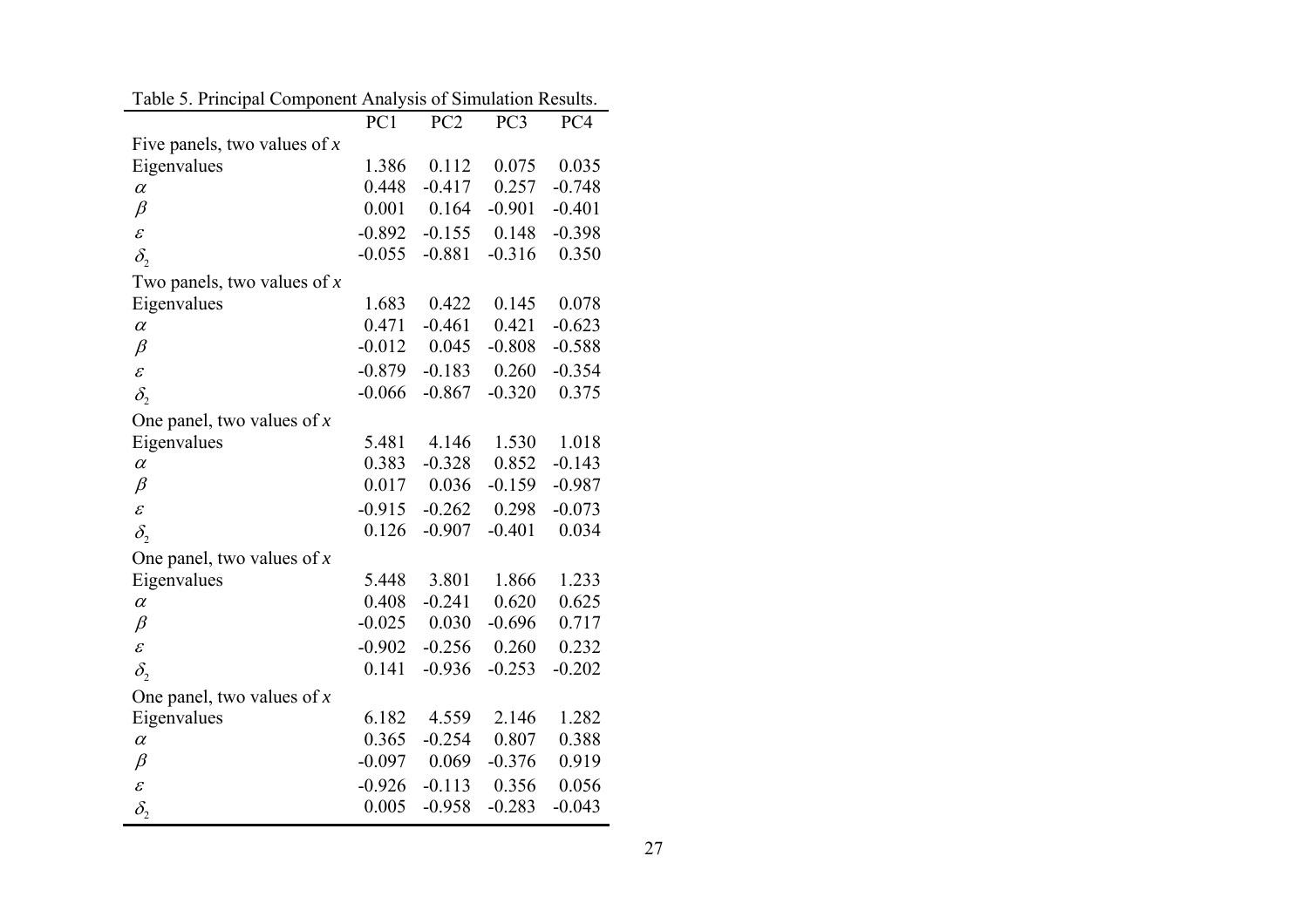| Year                                          | 2000/2001 |           | 2002/2003 |           |
|-----------------------------------------------|-----------|-----------|-----------|-----------|
| Dependent variable:                           | Mean      | <b>SD</b> | Mean      | <b>SD</b> |
| $Q$ : "The government must do more to reduce" | 0.804     | 0.396     | 0.753     | 0.431     |
| the income gap between rich and poor          |           |           |           |           |
| <i>Canadians</i> " (percent in agreement)     |           |           |           |           |
|                                               |           |           |           |           |
| Income (deciles)                              | 5.771     | 2.526     | 5.807     | 2.633     |
| Educational level (ten groups)                | 5.520     | 2.094     | 5.626     | 2.104     |
| Size of residential area <sup>a</sup>         | 2.220     | 0.903     | 2.220     | 0.903     |
| Public sector employee                        | 0.304     | 0.460     | 0.223     | 0.416     |
| Gender $(= male)^a$                           | 0.427     | 0.495     | 0.427     | 0.495     |
| Age <sup>a</sup>                              | 45.944    | 15.756    | 45.944    | 15.756    |

Table 6. Summary Statistics for Variables in ECS Survey

*Note*: <sup>a</sup> variable appears only in 2000/2001 survey.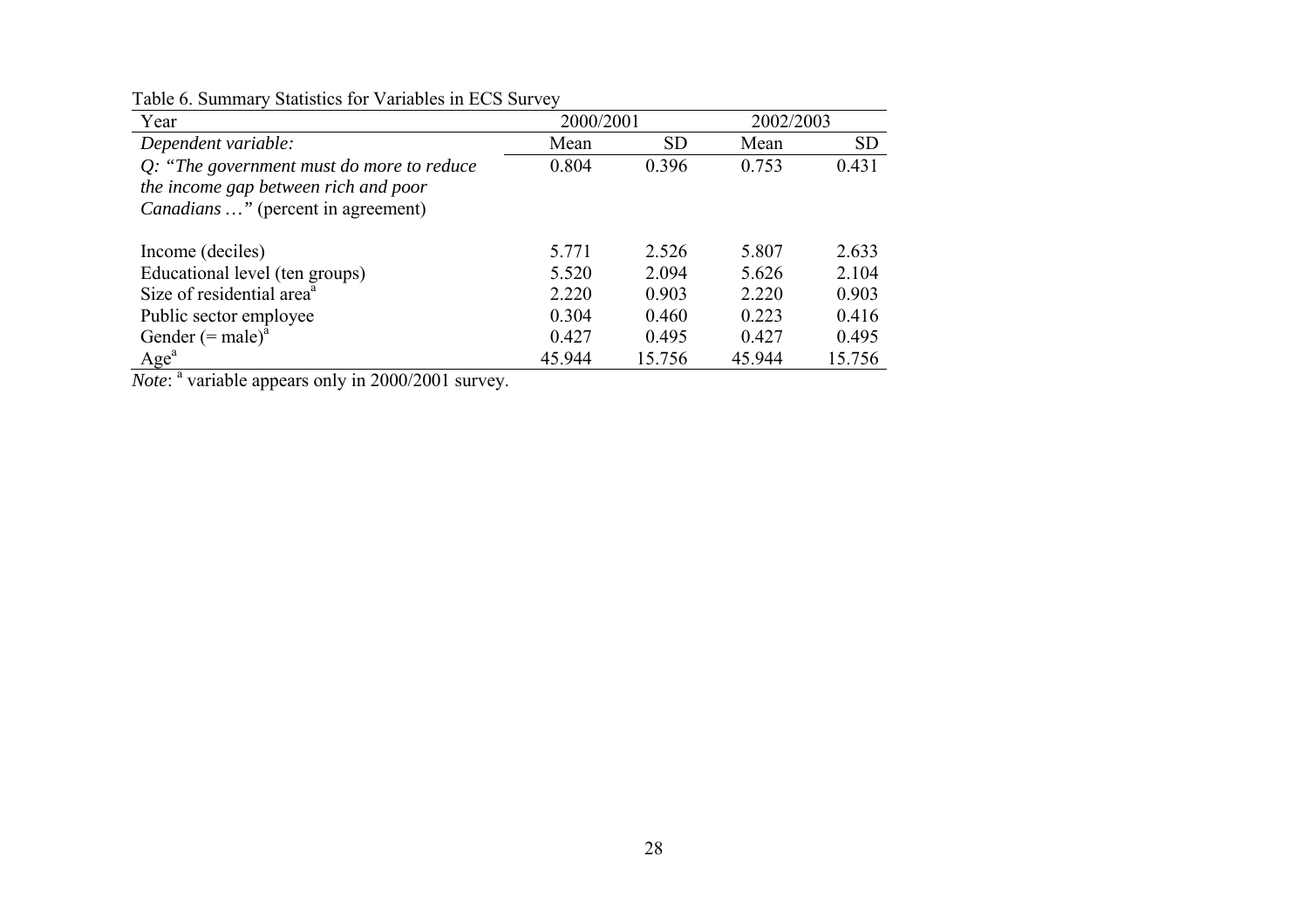|                            | Cross-sectional (wave 1) |             |             |          | Panel (waves 1 and 2) | Estimates from cross-sectional |                                                            |                |             |
|----------------------------|--------------------------|-------------|-------------|----------|-----------------------|--------------------------------|------------------------------------------------------------|----------------|-------------|
|                            |                          |             |             |          |                       |                                | models within 95 percent CI of the<br>two panel FMBL model |                |             |
|                            | <b>Binary</b>            | <b>FMBL</b> | <b>FMBL</b> | Binary   | <b>FMBL</b>           | <b>FMBL</b>                    | Binary                                                     | <b>FMBL</b>    | <b>FMBL</b> |
|                            | Logit                    |             | fw          | Logit    |                       | fw                             | Logit                                                      |                | Fw          |
| Constant                   | 2.349                    | 2.408       | 0.060       | 2.464    | 1.062                 | 1.239                          |                                                            |                |             |
|                            | (0.299)                  | (1.488)     | (0.523)     | (0.216)  | (0.544)               | (0.451)                        |                                                            |                |             |
| Income/10                  | $-1.188$                 | $-0.882$    | $-6.102$    | $-1.315$ | $-1.949$              | $-1.947$                       | N <sub>0</sub>                                             | N <sub>0</sub> | Yes         |
|                            | (0.237)                  | (0.254)     | (2.280)     | (0.176)  | (0.328)               | (0.328)                        |                                                            |                |             |
| Educational                | $-0.469$                 | $-0.614$    | $-1.394$    | $-0.679$ | $-1.351$              | $-1.416$                       | N <sub>o</sub>                                             | N <sub>0</sub> | Yes         |
| level/10                   | (0.294)                  | (0.314)     | (1.154)     | (0.215)  | (0.445)               | (0.438)                        |                                                            |                |             |
| Size of                    | $-0.170$                 | $-0.148$    | $-0.644$    | $-0.146$ | $-0.266$              | $-0.253$                       | Yes                                                        | Yes            | Yes         |
| residential                | (0.066)                  | (0.071)     | (0.367)     | (0.048)  | (0.107)               | (0.102)                        |                                                            |                |             |
| area                       |                          |             |             |          |                       |                                |                                                            |                |             |
| Public sector              | 0.399                    | 0.100       | 0.479       | 0.378    | 0.731                 | 0.709                          | N <sub>0</sub>                                             | N <sub>o</sub> | Yes         |
| employee                   | (0.142)                  | (0.147)     | (0.473)     | (0.098)  | (0.172)               | (0.175)                        |                                                            |                |             |
| Gender                     | $-0.246$                 | $-0.210$    | $-0.946$    | $-0.199$ | $-0.385$              | $-0.391$                       | Yes                                                        | Yes            | Yes         |
| $=$ male)                  | (0.116)                  | (0.125)     | (0.556)     | (0.086)  | (0.190)               | (0.193)                        |                                                            |                |             |
| Age/100                    | 0.500                    | 0.625       | 2.955       | 0.528    | 0.771                 | 0.671                          | Yes                                                        | Yes            | Yes         |
|                            | (0.379)                  | (0.416)     | (1.501)     | (0.280)  | (0.624)               | (0.600)                        |                                                            |                |             |
| $\boldsymbol{\mathcal{E}}$ |                          | 0.115       | 9.233       |          | 3.996                 | 3.987                          |                                                            |                |             |
|                            |                          | (3.620)     | (2.167)     |          | (0.172)               | (0.174)                        |                                                            |                |             |
| $\delta$                   |                          | 0.214       |             |          | $-1.195$              |                                |                                                            |                |             |
|                            |                          | (21.517)    |             |          | (0.147)               |                                |                                                            |                |             |
| <b>BIC</b>                 |                          |             |             |          |                       |                                |                                                            |                |             |
| $Log-$                     | $-999.67$                | $-902.94$   | $-898.13$   | 1901.91  | $-1725.38$            | $-1725.60$                     |                                                            |                |             |
| Likelihood                 |                          |             |             |          |                       |                                |                                                            |                |             |

Table 7. Results from Different Specifications of the Model for Support for Redistribution. Log-Odds Estimates with Standard Errors in Parenthesis

*Note*: Number of observations = 2,112.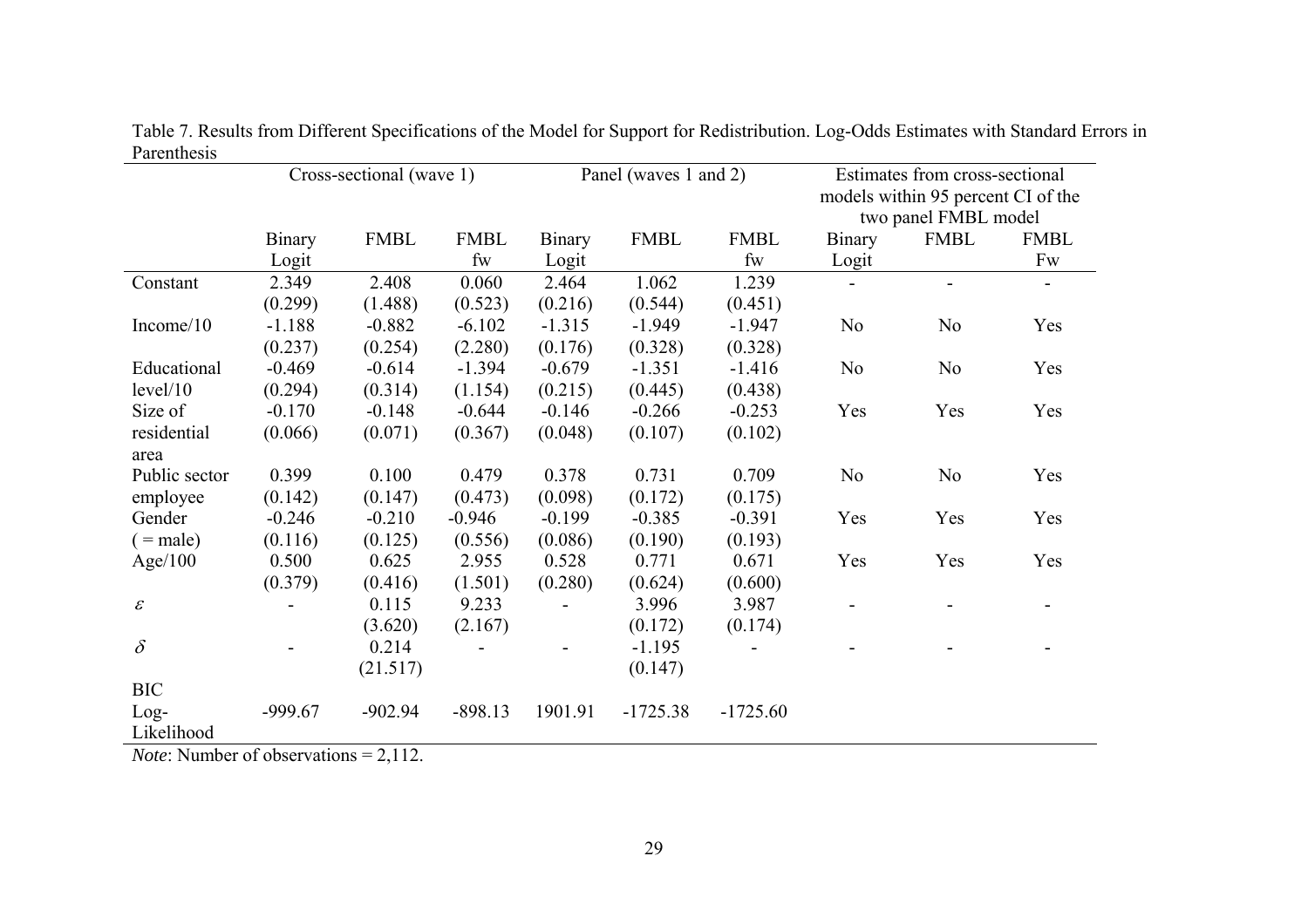

Figure 1. Observed and predicted probabilities for *Y = 1*.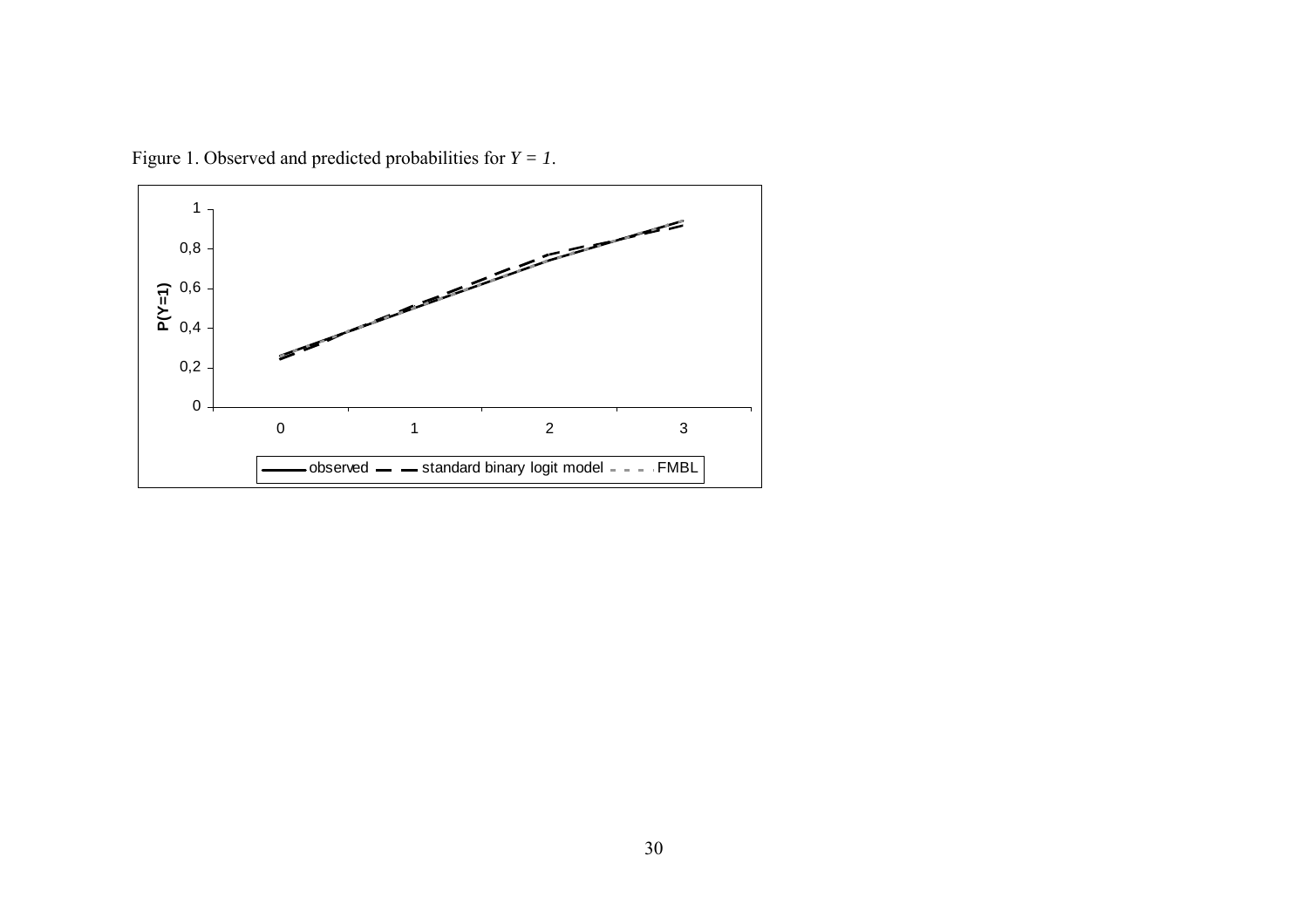

Figure 2a. Probabilities for to logit models with equal slope and mixed probabilities.

Figure 2b Log-odds for to logit models with equal slope and mixed probabilities.

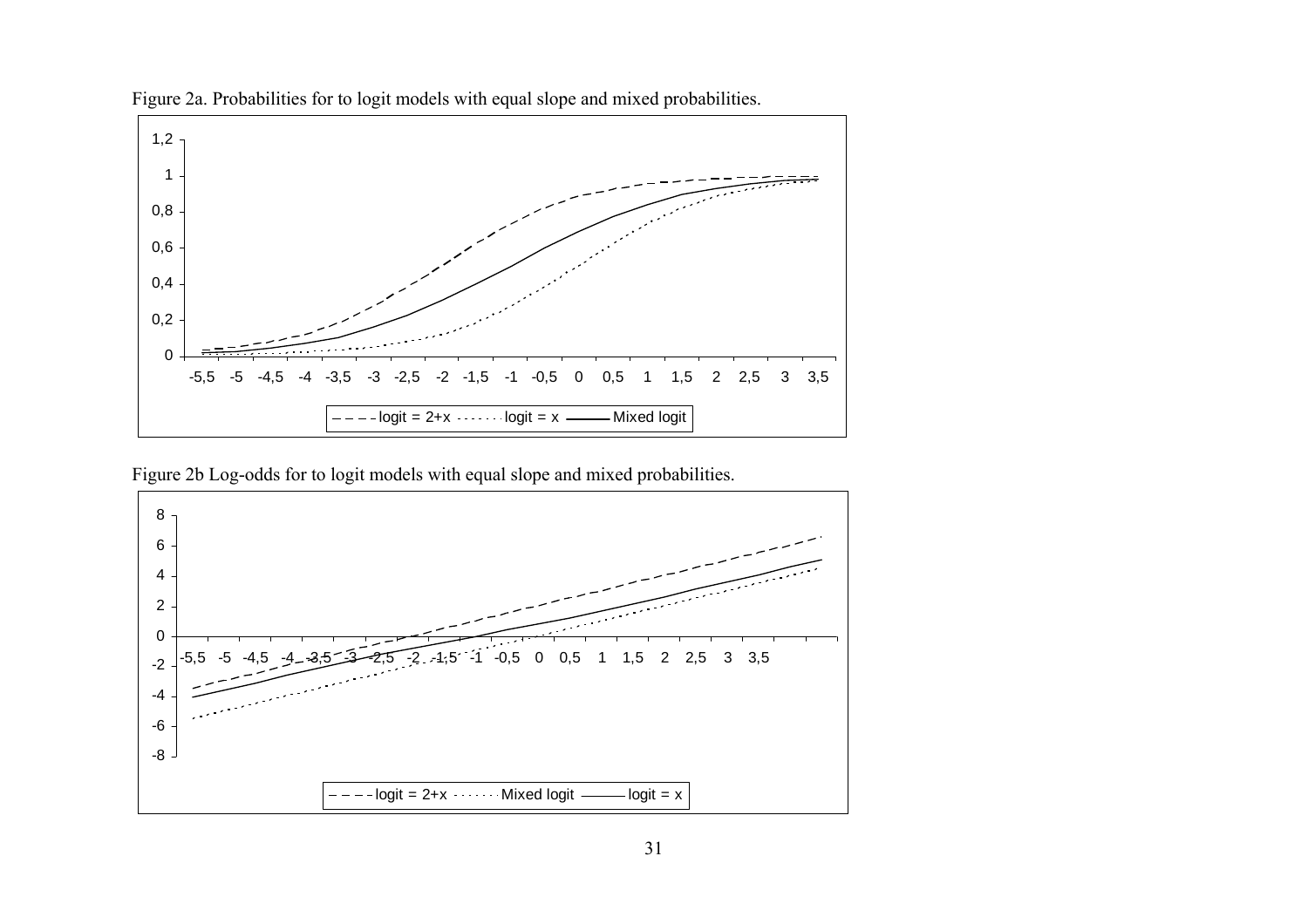Fig. 3a. Bias in Estimates of  $\beta$ , Panel Data Simulations

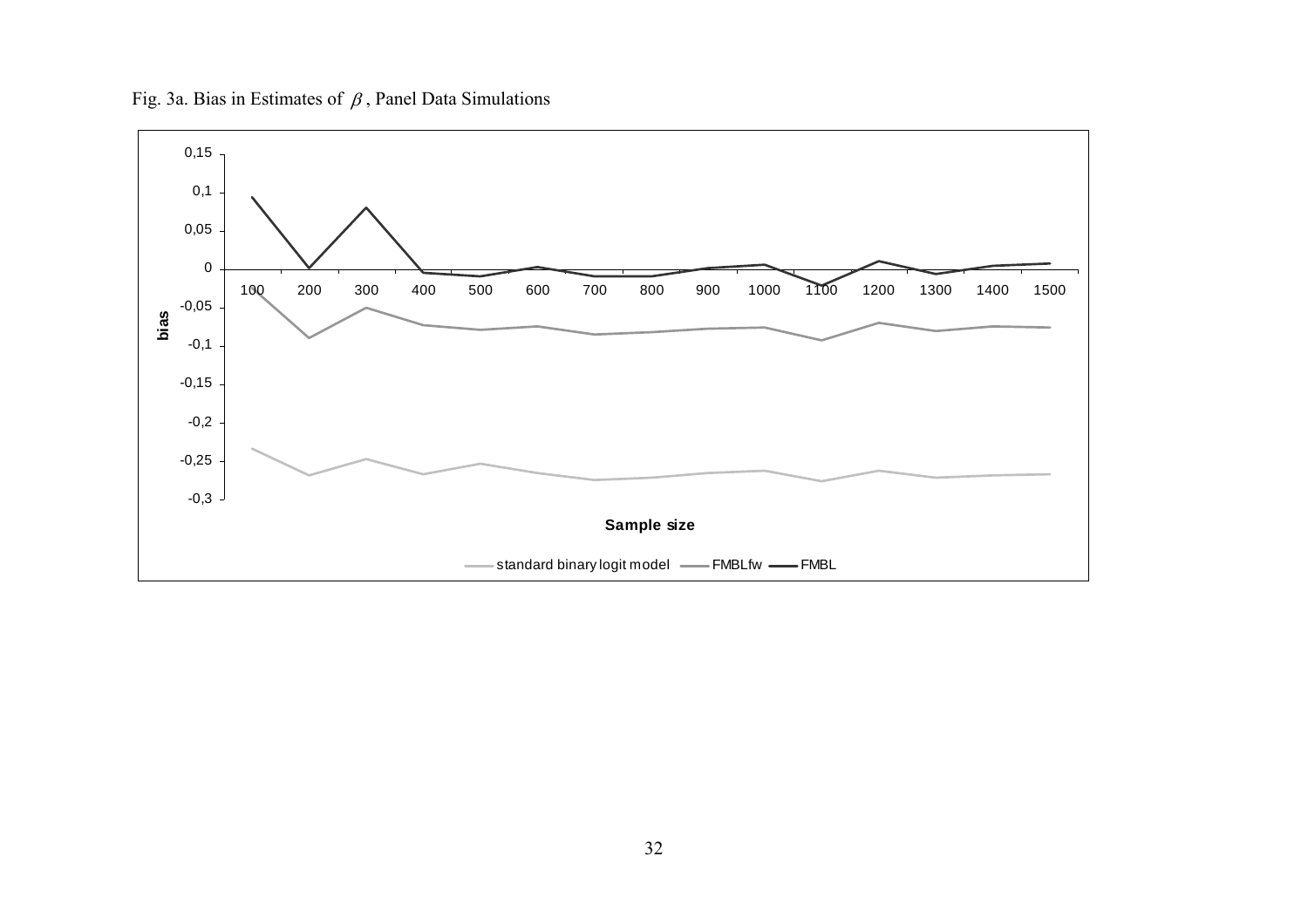Fig. 3b. RMSE in Estimates of  $\beta$ , Panel Data Simulations

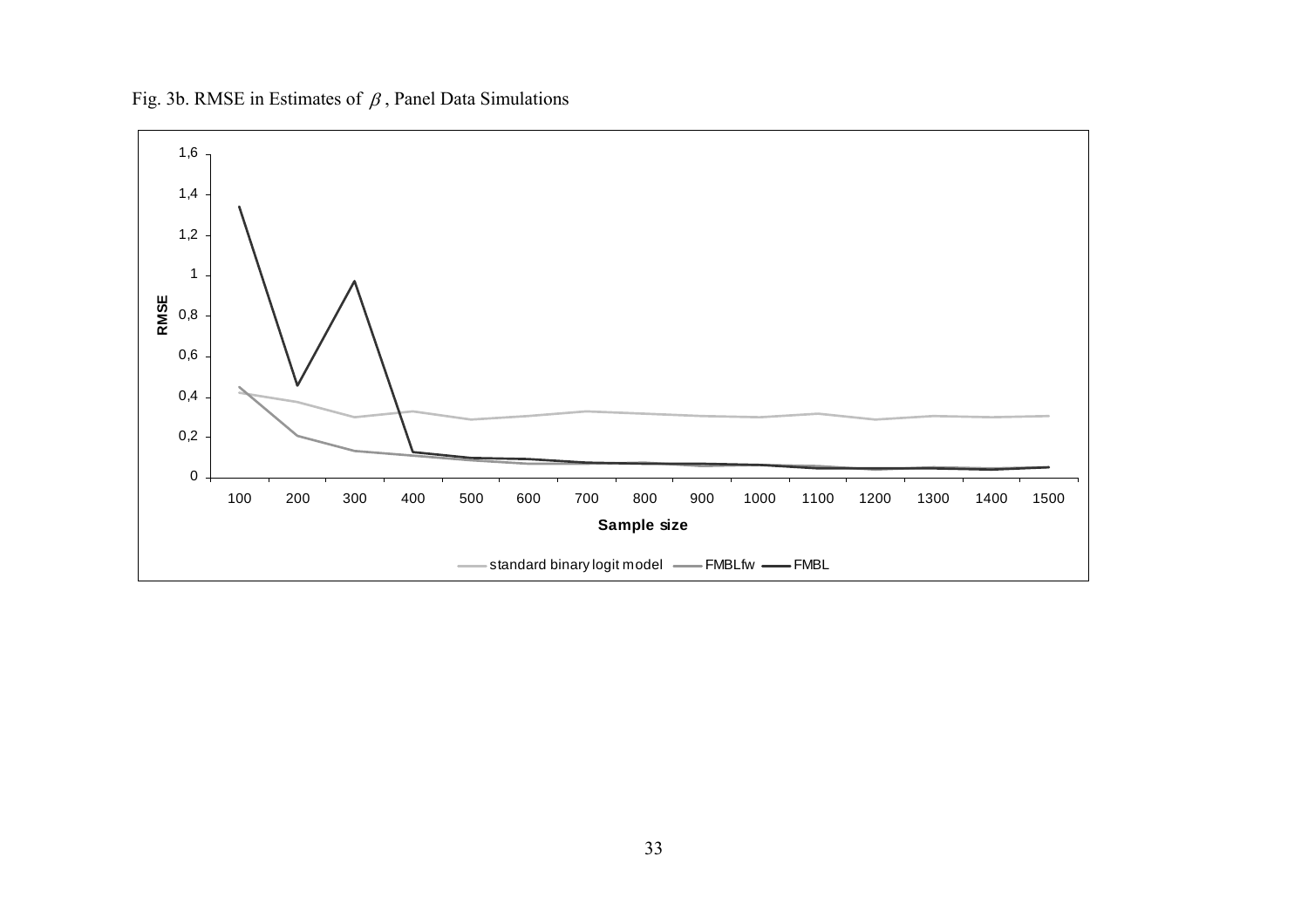Fig. 4a. Bias in Estimates of  $\beta$ , Cross-Sectional Simulations

![](_page_35_Figure_1.jpeg)